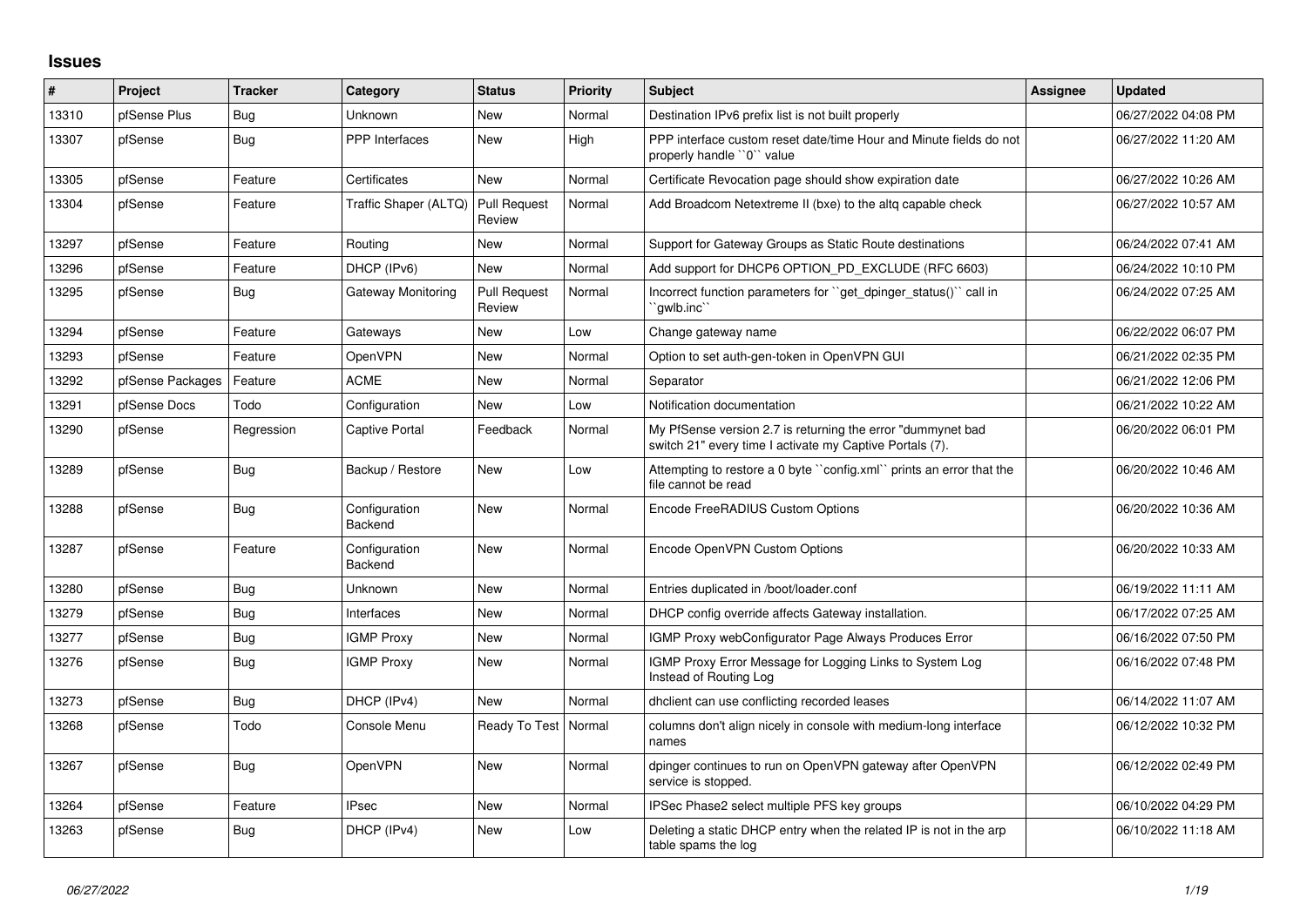| ∦     | Project                | <b>Tracker</b> | Category             | <b>Status</b> | <b>Priority</b> | Subject                                                                                          | <b>Assignee</b> | <b>Updated</b>      |
|-------|------------------------|----------------|----------------------|---------------|-----------------|--------------------------------------------------------------------------------------------------|-----------------|---------------------|
| 13260 | pfSense                | Feature        | Authentication       | New           | Normal          | Add support for OpenVPN static-challenge                                                         |                 | 06/09/2022 02:04 PM |
| 13256 | pfSense                | Feature        | DHCP (IPv4)          | New           | Normal          | Better handling of duplicate IPs in static DHCP assignments                                      |                 | 06/11/2022 04:51 PM |
| 13254 | pfSense                | Bug            | <b>DNS Resolver</b>  | New           | Normal          | DNS resolver does not update "unbound.conf" file during link<br>down events                      |                 | 06/08/2022 07:55 AM |
| 13253 | pfSense                | Bug            | DHCP (IPv6)          | <b>New</b>    | Normal          | 'dhcp6c'' is not restarted when applying settings when multiple<br>WANs are configured for DHCP6 |                 | 06/06/2022 02:58 PM |
| 13252 | pfSense                | Bug            | Upgrade              | New           | Normal          | reduce frequency of php-fpm socket connection attempts from<br>check reload status               |                 | 06/12/2022 11:11 AM |
| 13249 | pfSense                | Bug            | Console Menu         | New           | Normal          | Running playback comands multiple times results in PHP error                                     |                 | 06/06/2022 07:02 AM |
| 13248 | pfSense                | Regression     | DHCP (IPv6)          | New           | Normal          | IPv6 Router Advertisements runs when config.xml does not contain<br>an entry for the interface   |                 | 06/05/2022 07:44 PM |
| 13247 | pfSense Packages       | Bug            | open-vm-tools        | New           | Low             | Open-VM-Tools service actions do not work                                                        |                 | 06/05/2022 07:09 PM |
| 13246 | pfSense Packages       | Feature        | iperf                | New           | Normal          | iperf3 service controls do not work                                                              |                 | 06/05/2022 06:51 PM |
| 13244 | pfSense                | Feature        | Web Interface        | New           | Normal          | Add help text under Timezone settings in the GUI                                                 |                 | 06/03/2022 01:00 PM |
| 13242 | pfSense                | Feature        | Gateway Monitoring   | New           | Normal          | Enhancements to static route creation/deletion for dpinger monitor<br>IPs                        |                 | 06/03/2022 11:20 AM |
| 13240 | pfSense                | Bug            | Rules / NAT          | New           | Normal          | Dynamic NPt entry UI has a couple quirks                                                         |                 | 06/02/2022 09:32 PM |
| 13237 | pfSense                | Bug            | DHCP (IPv6)          | New           | Normal          | dhcp6c script cannot be executed safely                                                          |                 | 06/01/2022 11:20 AM |
| 13236 | pfSense Docs           | Todo           | Products             | <b>New</b>    | Normal          | Document link speed limitations with igc and ix on 6100/4100                                     |                 | 05/31/2022 05:53 PM |
| 13233 | pfSense Plus           | Bug            | OpenVPN              | Feedback      | Normal          | OpenVPN DCO connection fails with Auth Digest Algorithm set to<br><b>SHA512</b>                  |                 | 05/31/2022 03:39 PM |
| 13227 | pfSense                | Feature        | <b>IPsec</b>         | New           | High            | Enable IPSec Virtual IP Pool assignment by Radius for Mobile<br>Users - SIMPLE FIX               |                 | 05/27/2022 10:15 AM |
| 13224 | pfSense                | Bug            | <b>Notifications</b> | <b>New</b>    | Normal          | Email notification flood when UPS (NUT) and WAN send<br>notifications                            |                 | 05/27/2022 01:58 AM |
| 13222 | pfSense                | Bug            | UPnP/NAT-PMP         | New           | Normal          | CARP IP does not listen for NAT-PMP packets                                                      |                 | 05/26/2022 02:28 PM |
| 13220 | pfSense                | Feature        | Captive Portal       | <b>New</b>    | Very Low        | Voucher per-roll bandwidth restrictions and traffic quotas                                       |                 | 05/26/2022 08:16 AM |
| 13219 | pfSense                | Feature        | Captive Portal       | New           | Very Low        | Enable/Disable single voucher roll                                                               |                 | 05/26/2022 08:14 AM |
| 13207 | pfSense Packages       | Feature        | pfBlockerNG          | <b>New</b>    | Normal          | The feed column on the Alerts page is confusing                                                  |                 | 05/24/2022 04:56 AM |
| 13206 | pfSense Plus           | Bug            | Hardware / Drivers   | New           | Normal          | SG-3100 LED GPIO hangs                                                                           |                 | 06/11/2022 07:01 PM |
| 13202 | pfSense Packages   Bug |                | pfBlockerNG          | New           | Normal          | Missing Protocols on IP Feed Groups Advanced Inbound/Outbound<br>Firewall Rule settings          |                 | 05/23/2022 08:58 AM |
| 13201 | pfSense Packages       | Feature        | pfBlockerNG          | New           | Normal          | Add FireHol Security IP Feeds                                                                    |                 | 05/23/2022 06:34 AM |
| 13200 | pfSense Packages       | Feature        | pfBlockerNG          | New           | Normal          | Custom DNS Servers for Alert settings                                                            |                 | 05/23/2022 06:16 AM |
| 13199 | pfSense Packages       | Feature        | pfBlockerNG          | New           | Normal          | Feed groups should not have the first listing in the group bar                                   |                 | 05/23/2022 06:03 AM |
| 13198 | pfSense Packages       | Feature        | pfBlockerNG          | New           | Normal          | Dark Theme Styling issues - Alerts White bar                                                     |                 | 05/23/2022 06:05 AM |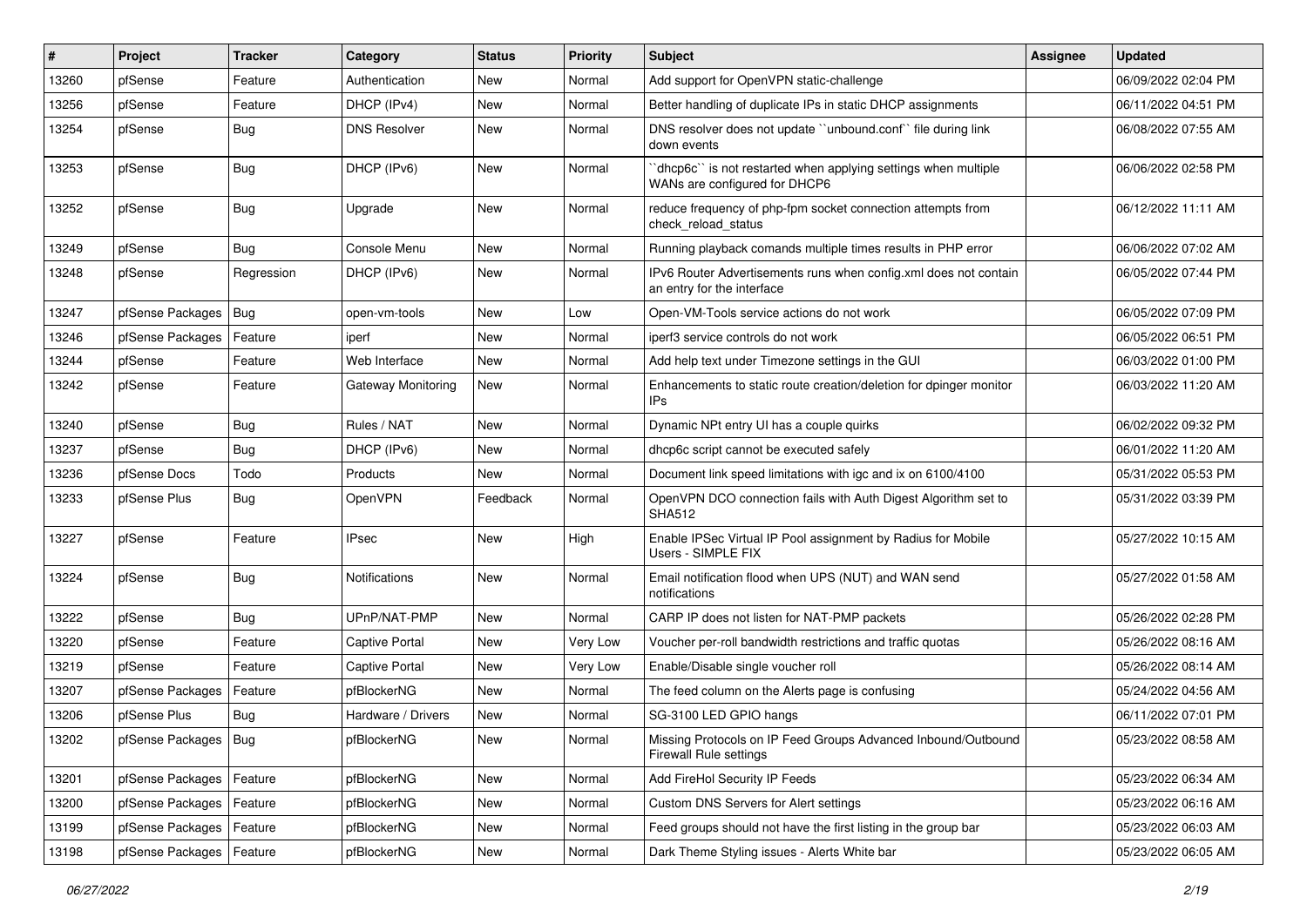| #     | <b>Project</b>         | <b>Tracker</b> | Category           | <b>Status</b>                 | <b>Priority</b> | <b>Subject</b>                                                                                                                      | Assignee | <b>Updated</b>      |
|-------|------------------------|----------------|--------------------|-------------------------------|-----------------|-------------------------------------------------------------------------------------------------------------------------------------|----------|---------------------|
| 13197 | pfSense Packages       | Feature        | pfBlockerNG        | <b>New</b>                    | Normal          | Put a Single donation link and a proper patreon lin in the pfBlocker<br>Support Banner / Widget                                     |          | 05/23/2022 05:35 AM |
| 13196 | pfSense Packages       | Feature        | pfBlockerNG        | New                           | Normal          | remove NoVirusThanks feed                                                                                                           |          | 05/23/2022 06:05 AM |
| 13195 | pfSense Packages       | Feature        | pfBlockerNG        | <b>New</b>                    | Normal          | Dedicated website for Feed mangement - Community Driven                                                                             |          | 05/23/2022 05:22 AM |
| 13194 | pfSense Packages       | Bug            | pfBlockerNG        | <b>New</b>                    | Normal          | Remove dead Malc0de feed                                                                                                            |          | 05/23/2022 05:16 AM |
| 13187 | pfSense                | Documentation  | Upgrade            | <b>New</b>                    | Normal          | Azure Frequently asked questions                                                                                                    |          | 05/20/2022 06:52 AM |
| 13180 | pfSense Packages       | <b>Bug</b>     | pfBlockerNG        | <b>New</b>                    | High            | High CPU Utilization with pfb_filter <sup>[]</sup> since PfBlockerNG update to<br>devel 3.1.0 4                                     |          | 06/14/2022 08:00 AM |
| 13179 | pfSense Packages       | Feature        | pfBlockerNG        | <b>New</b>                    | High            | Search based on CIDR                                                                                                                |          | 05/17/2022 09:45 AM |
| 13168 | pfSense                | Feature        | Dashboard          | <b>New</b>                    | Low             | Multiple Dashboard views for a single user                                                                                          |          | 05/16/2022 07:53 AM |
| 13167 | pfSense                | Bug            | <b>Dynamic DNS</b> | <b>New</b>                    | Normal          | phpDynDNS: DigitalOcean ddns update fails (bad request, invalid<br>character '-' in request id)                                     |          | 06/16/2022 09:30 PM |
| 13165 | pfSense                | Feature        | Dashboard          | <b>Pull Request</b><br>Review | Normal          | Feat: live update for Services dashboard widget                                                                                     |          | 05/15/2022 01:48 AM |
| 13161 | pfSense                | Feature        | Web Interface      | <b>New</b>                    | Very Low        | FLASH PORT'S LED button, to help quickly find port that need to<br>be connected to patch&cable                                      |          | 05/14/2022 06:35 AM |
| 13160 | pfSense Packages       | Feature        | Status_Monitoring  | <b>Pull Request</b><br>Review | Normal          | Option to sort monitoring graph views                                                                                               |          | 05/13/2022 12:06 PM |
| 13159 | pfSense                | Todo           | Web Interface      | New                           | Very Low        | Decrease distance between img-buttons in webGUI to eliminate<br>mistake entry                                                       |          | 05/14/2022 06:52 AM |
| 13158 | pfSense                | Bug            | Web Interface      | <b>New</b>                    | Normal          | Input validation error when applying limiter changes                                                                                |          | 05/14/2022 05:32 PM |
| 13156 | pfSense Packages       | Regression     | pfBlockerNG        | <b>New</b>                    | Normal          | pfBlockerNG IP block stats do not work                                                                                              |          | 06/13/2022 08:16 PM |
| 13154 | pfSense Packages       | Bug            | pfBlockerNG        | Confirmed                     | Normal          | pfBlocker causing excessive CPU load                                                                                                |          | 06/14/2022 01:14 PM |
| 13144 | pfSense                | <b>Bug</b>     | Rules / NAT        | <b>New</b>                    | Very Low        | Firewall rule entries can get out of sync when entries are deleted<br>while other administrators are editing entries simultaneously |          | 05/10/2022 07:26 AM |
| 13141 | pfSense Packages       | Bug            | squidguard         | <b>New</b>                    | Normal          | wrong page squidguard block                                                                                                         |          | 05/09/2022 05:33 PM |
| 13138 | pfSense Packages       | Feature        | pfBlockerNG        | <b>New</b>                    | Normal          | DNS over HTTPS/TLS Blocking should be removed from<br>SafeSearch                                                                    |          | 05/07/2022 02:52 AM |
| 13137 | pfSense Packages       | Feature        | pfBlockerNG        | New                           | Normal          | ckuethe/doh-blocklist.txt add to DoH feeds                                                                                          |          | 05/07/2022 02:39 AM |
| 13136 | pfSense Packages       | Feature        | pfBlockerNG        | <b>New</b>                    | Normal          | Add crypt0rr DNS-over-HTTPS (DOH) provider list feeds                                                                               |          | 05/07/2022 02:27 AM |
| 13128 | pfSense Packages       | Bug            | Zabbix             | New                           | Normal          | Zabbix Agent 6: HA Server Setup                                                                                                     |          | 05/05/2022 01:55 AM |
| 13124 | pfSense                | Feature        | Web Interface      | <b>Pull Request</b><br>Review | Normal          | Option to wait for interface selection before displaying firewall rules                                                             |          | 05/17/2022 02:15 PM |
| 13110 | pfSense                | Bug            | CARP               | New                           | Very Low        | changing CARP VIP address does not update outbound NAT<br>interface IP                                                              |          | 05/03/2022 02:52 PM |
| 13098 | pfSense Packages   Bug |                | haproxy            | Feedback                      | Low             | HAProxy Virtual IP broken link under Frontend setup                                                                                 |          | 04/27/2022 08:35 AM |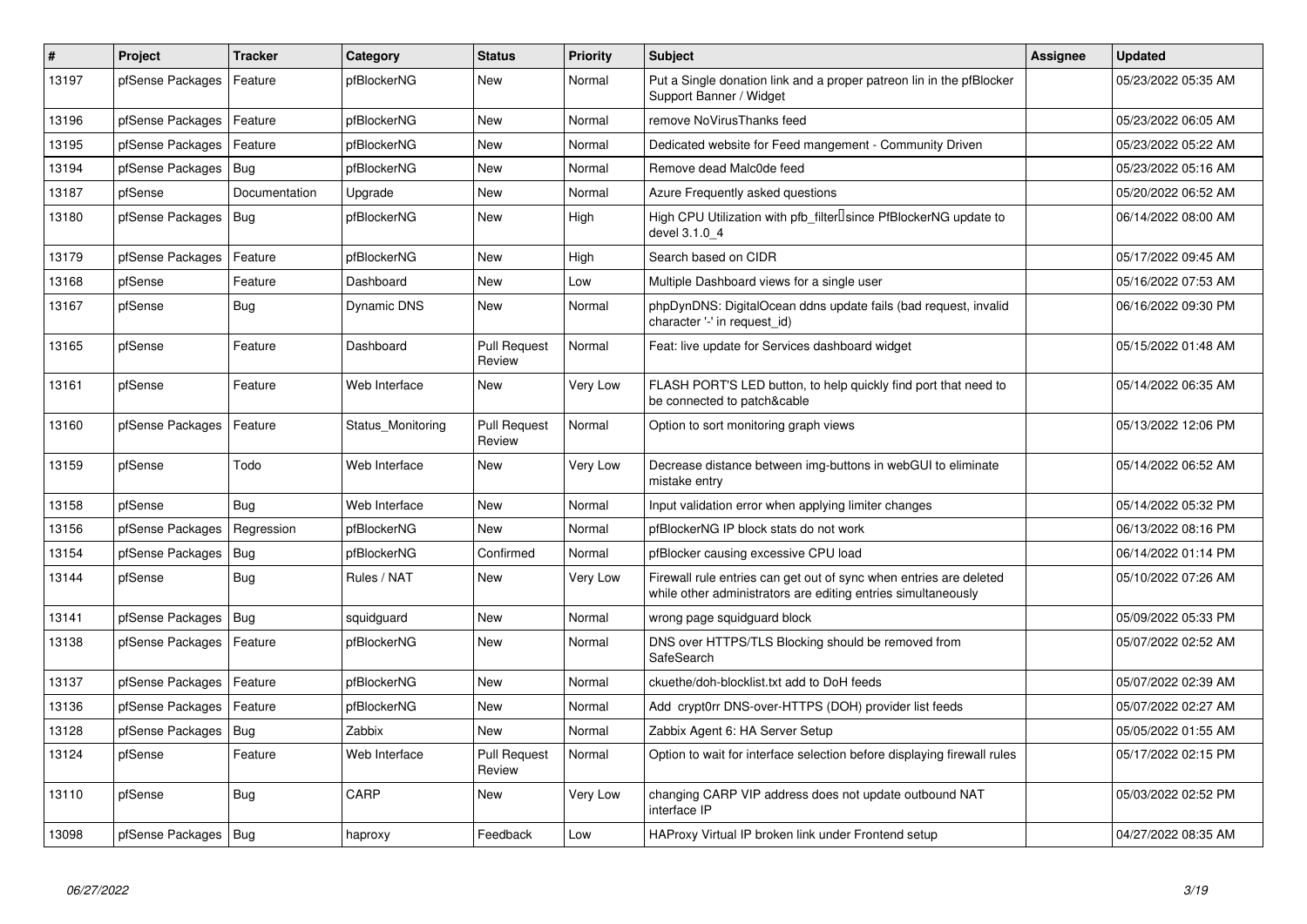| ∦     | Project                | <b>Tracker</b> | Category                 | <b>Status</b>                 | <b>Priority</b> | <b>Subject</b>                                                                                                     | Assignee | <b>Updated</b>      |
|-------|------------------------|----------------|--------------------------|-------------------------------|-----------------|--------------------------------------------------------------------------------------------------------------------|----------|---------------------|
| 13091 | pfSense                | Feature        | OpenVPN                  | New                           | Normal          | RFE: Ability to specify the order of OpenVPN Authentication<br>servers                                             |          | 04/22/2022 04:30 PM |
| 13087 | pfSense                | Bug            | OpenVPN                  | New                           | Normal          | OpenVPN Server: hide WINS servers list when netbios option is<br>unchecked while WINS servers is checked           |          | 04/22/2022 10:29 AM |
| 13076 | pfSense                | Bug            | Gateway Monitoring       | New                           | Normal          | Marking a gateway as down does not affect IPsec entries using<br>gateway groups                                    |          | 06/03/2022 10:32 AM |
| 13074 | pfSense Plus           | Bug            | Cryptographic<br>Modules | New                           | Normal          | AES-GCM with SafeXcel on Netgate 2100 causes MBUF overload                                                         |          | 06/12/2022 11:14 AM |
| 13073 | pfSense Packages       | <b>Bug</b>     | Squid                    | New                           | Normal          | ClamAV - clamd dies with high CPU load and thus the C-ICAP of<br>squid-reverse proxy causes http:500 errors        |          | 04/19/2022 05:38 AM |
| 13072 | pfSense                | Feature        | Traffic Shaper (ALTQ)    | <b>Pull Request</b><br>Review | Very Low        | Matching background/font colors of queue values with dark theme.                                                   |          | 04/19/2022 07:32 AM |
| 13068 | pfSense                | <b>Bug</b>     | Aliases / Tables         | New                           | Normal          | Error loading rules when URL Table IPs content is empty                                                            |          | 04/17/2022 09:07 PM |
| 13067 | pfSense                | Bug            | <b>FilterDNS</b>         | New                           | Normal          | filterdns resolve interval is twice the intended value                                                             |          | 04/17/2022 07:45 PM |
| 13063 | pfSense Packages       | Feature        | Cellular                 | <b>Pull Request</b><br>Review | Normal          | Cellular package shall support more modems and NMEA port                                                           |          | 05/06/2022 02:38 PM |
| 13058 | pfSense                | Todo           | Rules / NAT              | New                           | Normal          | Add static routes and directly connected networks back to policy<br>route negation rules                           |          | 04/13/2022 08:05 AM |
| 13053 | pfSense Packages       | <b>Bug</b>     | <b>ACME</b>              | <b>New</b>                    | Normal          | LoopiaAPI error handling                                                                                           |          | 05/05/2022 10:58 AM |
| 13051 | pfSense                | Bug            | Traffic Shaper (ALTQ)    | New                           | Normal          | Firewall traffic shaper by interface selection unknow                                                              |          | 04/12/2022 07:03 AM |
| 13046 | pfSense                | Bug            | Rules / NAT              | New                           | Normal          | Floating rule applied to IPv6 interface with a SLAAC DHCPv6<br>gateway reports error on boot                       |          | 04/11/2022 09:50 AM |
| 13045 | pfSense Packages   Bug |                | WireGuard                | <b>New</b>                    | Normal          | Firewall floating rules ignore WireGuard traffic                                                                   |          | 04/11/2022 09:40 AM |
| 13044 | pfSense Packages       | Feature        | Mail report              | <b>New</b>                    | Normal          | Customized reporting                                                                                               |          | 04/11/2022 09:22 AM |
| 13043 | pfSense Packages       | Bug            | WireGuard                | New                           | Normal          | OSPF over Wireguard interface doesn't populate neighbors after<br>reboot                                           |          | 04/11/2022 09:22 AM |
| 13039 | pfSense Packages       | Feature        | AWS VPC                  | <b>New</b>                    | Normal          | Handle transit gateway VPNs in the AWS VPN wizard                                                                  |          | 04/11/2022 07:31 AM |
| 13022 | pfSense Packages   Bug |                | haproxy                  | Feedback                      | Normal          | HAProxy - Sub Frontends ignore Client verification CA certificates                                                 |          | 04/06/2022 12:55 PM |
| 13018 | pfSense Packages   Bug |                | pfBlockerNG              | New                           | Normal          | TLD and DNSBL Safesearch DOH conflict disables TLD block<br>when conflicting DOH FQDN is deselected or whitelisted |          | 04/01/2022 05:59 PM |
| 13017 | pfSense                | Feature        | Packet Capture           | New                           | Normal          | Packet capture: add preview results while capture is running                                                       |          | 04/09/2022 11:08 AM |
| 13016 | pfSense Docs           | New Content    | Virtualization           | New                           | Normal          | Workaround for bandwith issues since 2.6 when installed in<br>Hyper-V                                              |          | 04/01/2022 01:06 PM |
| 13009 | pfSense                | Feature        | OpenVPN                  | New                           | Normal          | Add option for multiple remote addresses to OpenVPN Client                                                         |          | 03/31/2022 12:42 PM |
| 13003 | pfSense                | <b>Bug</b>     | Hardware / Drivers       | New                           | Normal          | Malicious Driver Detection event on ixl driver                                                                     |          | 06/25/2022 05:00 PM |
| 13000 | pfSense                | <b>Bug</b>     | <b>IPsec</b>             | New                           | Low             | IPsec AES-GCM encryption algorithm "Key Length" field should be<br>labeled "ICV Length"                            |          | 03/30/2022 07:40 AM |
| 12982 | pfSense Packages   Bug |                | FreeRADIUS               | New                           | Normal          | FreeRadius RadReply table entries missing from pf                                                                  |          | 06/19/2022 05:38 PM |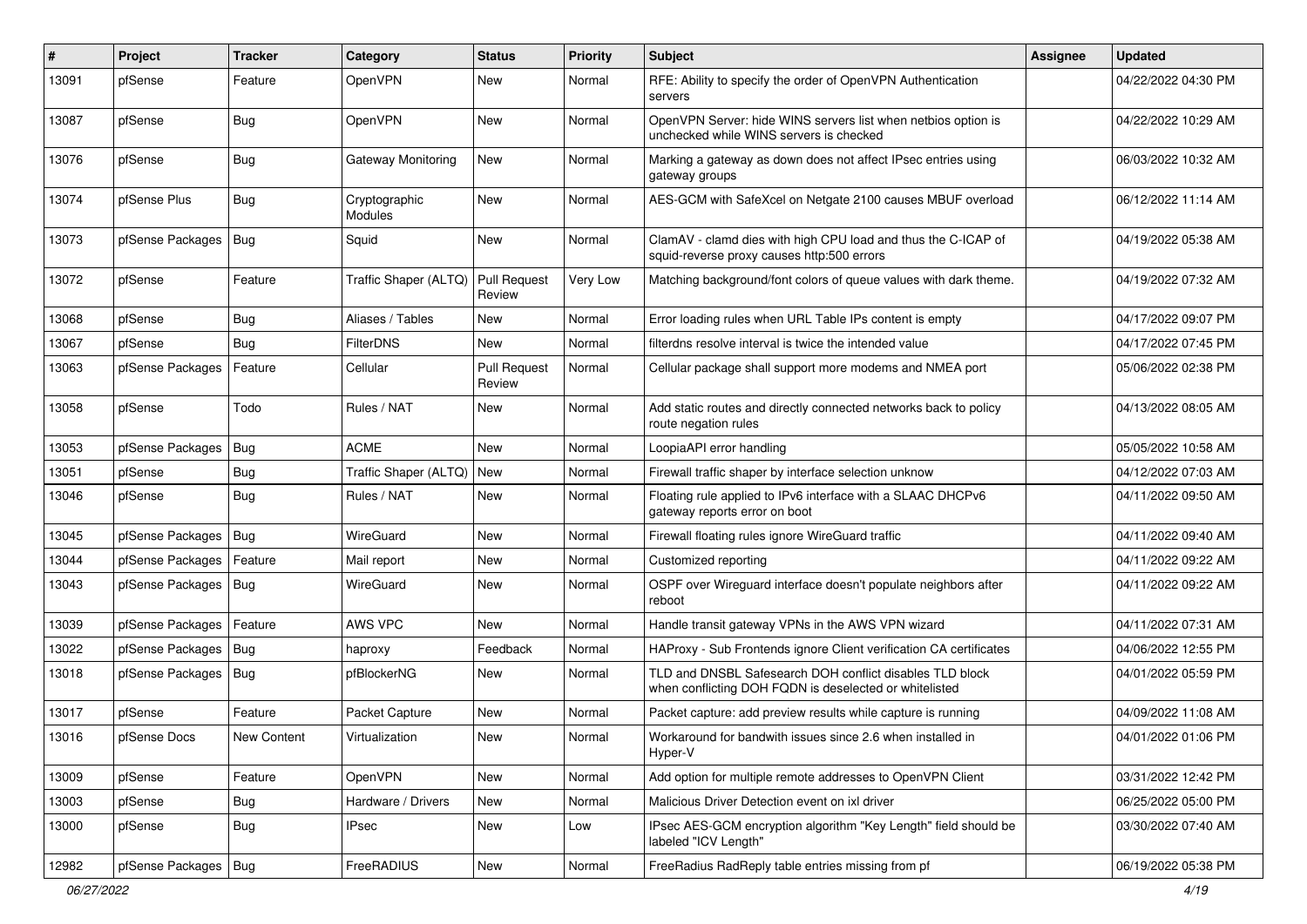| ∦     | Project                | <b>Tracker</b> | Category                                        | <b>Status</b>                 | <b>Priority</b> | <b>Subject</b>                                                                                        | Assignee | <b>Updated</b>      |
|-------|------------------------|----------------|-------------------------------------------------|-------------------------------|-----------------|-------------------------------------------------------------------------------------------------------|----------|---------------------|
| 12974 | pfSense Plus           | Bug            | Installer                                       | New                           | Normal          | Typing anything into 1100/2100 recovery installer causes process<br>to stop                           |          | 06/05/2022 04:10 PM |
| 12960 | pfSense                | Bug            | Installer                                       | New                           | Normal          | VGA installer image defaults to serial console, serial console is<br>default in GUI settings          |          | 05/10/2022 03:19 PM |
| 12959 | pfSense                | Bug            | DHCP (IPv4)                                     | Feedback                      | Normal          | dhcplease process wrongly update host file if client-hostname is<br>empty                             |          | 03/28/2022 10:26 AM |
| 12956 | pfSense Packages       | Bug            | Suricata                                        | Confirmed                     | Normal          | suricata fails to use pcre in SID management (e.g. dropsid.conf)                                      |          | 04/05/2022 12:52 PM |
| 12951 | pfSense Packages       | Bug            | <b>FRR</b>                                      | Feedback                      | Normal          | FRR cannot remove IPv6 routes                                                                         |          | 03/22/2022 09:24 PM |
| 12950 | pfSense                | Bug            | Routing                                         | New                           | Normal          | OpenVPN as default gateway does not get set at boot time                                              |          | 04/09/2022 05:46 PM |
| 12947 | pfSense                | Bug            | DHCP (IPv6)                                     | <b>Pull Request</b><br>Review | Normal          | DHCP6 client does not take any action if the interface IPv6 address<br>changes during renewal         |          | 06/27/2022 07:31 AM |
| 12938 | pfSense                | Bug            | <b>IPv6 Router</b><br>Advertisements<br>(RADVD) | New                           | Normal          | MaxRtrAdvInterval would allow stale DNS servers to be deleted<br>faster                               |          | 03/12/2022 09:37 AM |
| 12932 | pfSense Packages       | Feature        | pfBlockerNG                                     | New                           | High            | pfblockerng per user whitelist                                                                        |          | 03/11/2022 11:08 AM |
| 12927 | pfSense                | Bug            | OpenVPN                                         | New                           | Normal          | OpenVPN with OCSP enabled allows connections with revoked<br>certificates                             |          | 03/24/2022 08:22 AM |
| 12926 | pfSense                | Bug            | Interfaces                                      | Feedback                      | Normal          | Changing LAGG type on CARP interfaces makes VIPs go to an<br>"init" State                             |          | 03/10/2022 10:52 AM |
| 12922 | pfSense                | Bug            | DHCP (IPv4)                                     | New                           | Normal          | Classless static routes received on DHCP WAN can override<br>chosen default gateway                   |          | 03/28/2022 10:08 AM |
| 12918 | pfSense Packages       | Feature        | pfBlockerNG                                     | New                           | Normal          | pfBlockerNG-devel changes from xmlrpc sync do not take effect<br>immediately                          |          | 03/07/2022 02:29 PM |
| 12907 | pfSense Packages   Bug |                | <b>PIMD</b>                                     | Feedback                      | Normal          | PIMD: Nonexistent interfaces should be hidden/disabled in<br>pimd.conf before bringing up the service |          | 03/07/2022 03:51 PM |
| 12905 | pfSense                | Bug            | Web Interface                                   | New                           | Normal          | Add VLAN Re-assignment to Import Interface Mismatch Wizard                                            |          | 03/07/2022 08:05 AM |
| 12903 | pfSense                | Feature        | Notifications                                   | New                           | Normal          | alternative authentication methods for email notifications?                                           |          | 03/07/2022 07:52 AM |
| 12899 | pfSense Packages       | Bug            | Suricata                                        | New                           | Normal          | Suricata doesn't honor Pass List                                                                      |          | 03/04/2022 01:22 PM |
| 12894 | pfSense Plus           | Bug            | Certificates                                    | New                           | Low             | duplicating freshly created certificates through refreshing                                           |          | 03/03/2022 02:35 PM |
| 12889 | pfSense Packages       | Feature        | <b>FRR</b>                                      | New                           | Normal          | FRR GUI add set ipv6 next-hop global                                                                  |          | 03/02/2022 06:10 AM |
| 12888 | pfSense                | Bug            | Rules / NAT                                     | New                           | Normal          | pfSense sends un-NATed packets during OpenVPN startup                                                 |          | 03/01/2022 03:13 PM |
| 12883 | pfSense Docs           | Todo           | <b>DNS</b>                                      | New                           | Normal          | Feedback on Services - DNS Resolver - Host Overrides                                                  |          | 02/28/2022 07:54 PM |
| 12882 | pfSense Packages       | Feature        | pfBlockerNG                                     | Feedback                      | Normal          | Add the option to specify CURLOPT_INTERFACE in pfBlockerNG<br>IPv4/IPv6 lists                         |          | 03/24/2022 11:16 AM |
| 12878 | pfSense                | <b>Bug</b>     | Traffic Shaper (ALTQ)                           | Incomplete                    | Normal          | Traffic shaping by interface, route queue bandwidth inbound, out by<br>a large factor.                |          | 06/06/2022 07:03 AM |
| 12877 | pfSense                | <b>Bug</b>     | Dynamic DNS                                     | Feedback                      | Normal          | Cloudflare DynDNS fails to update more than two addresses                                             |          | 05/29/2022 06:56 PM |
| 12875 | pfSense                | Bug            | Package System                                  | New                           | Normal          | Import zabbix-agent6 and zabbix-proxy6 from FreeBSD Ports                                             |          | 05/28/2022 06:50 PM |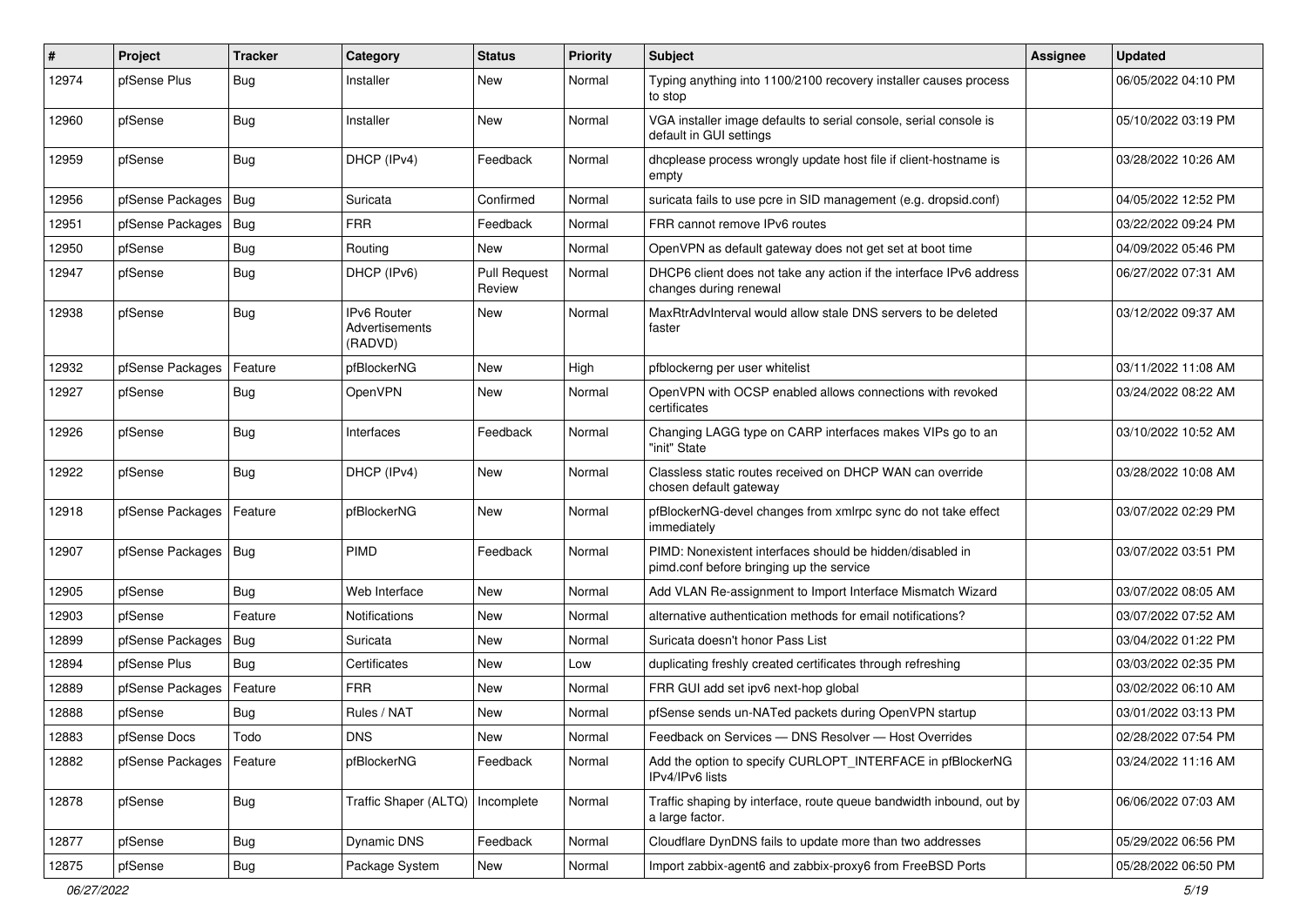| #     | Project          | <b>Tracker</b> | Category                            | <b>Status</b> | <b>Priority</b> | <b>Subject</b>                                                                                                | <b>Assignee</b> | <b>Updated</b>      |
|-------|------------------|----------------|-------------------------------------|---------------|-----------------|---------------------------------------------------------------------------------------------------------------|-----------------|---------------------|
| 12874 | pfSense          | Feature        | OpenVPN                             | New           | Normal          | OpenVPN RADIUS Framed-Pool                                                                                    |                 | 02/25/2022 02:24 PM |
| 12861 | pfSense Docs     | Correction     | Hardware                            | <b>New</b>    | Normal          | pfSense hardware tuning guide references obsolete interface<br>loader variable & buffer limits                |                 | 02/23/2022 05:31 PM |
| 12860 | pfSense Packages | Feature        | New Package<br>Request              | <b>New</b>    | Normal          | add mmc-utils package to all images                                                                           |                 | 02/24/2022 07:18 AM |
| 12859 | pfSense Packages | Feature        | Zabbix                              | New           | Normal          | Add Zabbix 6.0 LTS (agent and proxy) packages                                                                 |                 | 02/23/2022 07:11 AM |
| 12857 | pfSense          | <b>Bug</b>     | Gateways                            | <b>New</b>    | Normal          | Firewall gateway goes away when making changes to Bridge0<br>device                                           |                 | 02/27/2022 11:20 AM |
| 12853 | pfSense          | Bug            | <b>NAT Reflection</b>               | Feedback      | High            | Network Address Translation - Pure NAT pfsense freeze after<br>reboot                                         |                 | 02/22/2022 08:40 AM |
| 12850 | pfSense          | <b>Bug</b>     | Routing                             | New           | Low             | Console error during boot: "route: route has not been found"                                                  |                 | 02/22/2022 08:27 AM |
| 12848 | pfSense          | Feature        | Dynamic DNS                         | New           | Normal          | Evaluation of the DynDNS "Result Match" string                                                                |                 | 02/22/2022 02:01 AM |
| 12845 | pfSense Packages | <b>Bug</b>     | softflowd                           | <b>New</b>    | Normal          | softflowd wrong vlan tag                                                                                      |                 | 02/21/2022 10:40 AM |
| 12832 | pfSense Plus     | Feature        | Hardware / Drivers                  | New           | Very Low        | 6100 configurable Blinking Blue LED                                                                           |                 | 02/22/2022 07:30 AM |
| 12829 | pfSense          | <b>Bug</b>     | <b>Traffic Shaper</b><br>(Limiters) | Feedback      | Normal          | Dummynet kernel module fails to load after upgrade.                                                           |                 | 03/17/2022 09:26 AM |
| 12828 | pfSense          | Bug            | Wireless                            | New           | Normal          | pfSense keeps crashing (Fatal trap 12: page fault while in kernel<br>mode)                                    |                 | 02/21/2022 07:55 AM |
| 12823 | pfSense          | Bug            | DHCP (IPv6)                         | <b>New</b>    | Normal          | Multiple DHCP6 WAN connections PPPoE interface 'defached'<br>status                                           |                 | 02/18/2022 05:39 AM |
| 12822 | pfSense Packages | Bug            | pfBlockerNG                         | <b>New</b>    | Normal          | IPv4 Source ASN format not working                                                                            |                 | 02/18/2022 10:47 AM |
| 12821 | pfSense          | Regression     | Hardware / Drivers                  | Confirmed     | Normal          | Intel e1000 driver (em & igb) cannot pass VLAN0 tagged packets                                                |                 | 06/05/2022 08:23 AM |
| 12813 | pfSense          | Feature        | Installer                           | <b>New</b>    | Low             | Recover extra data in the installer                                                                           |                 | 02/17/2022 07:52 AM |
| 12812 | pfSense Packages | Feature        | arpwatch                            | <b>New</b>    | Normal          | Would it be helpful if the FreeBSD net-mgmt/arpwatch port had an<br>option to use mail/dma for mail delivery? |                 | 02/16/2022 06:09 PM |
| 12806 | pfSense Packages | Todo           | node exporter                       | <b>New</b>    | Normal          | Update node_exporter to 1.3.1                                                                                 |                 | 02/15/2022 05:26 PM |
| 12805 | pfSense Docs     | New Content    | General                             | <b>New</b>    | Very Low        | Add documentation about what triggers a notfication                                                           |                 | 02/15/2022 05:10 PM |
| 12804 | pfSense Docs     | New Content    | General                             | New           | Very Low        | Create Slack documentation                                                                                    |                 | 02/15/2022 04:59 PM |
| 12797 | pfSense          | Bug            | UPnP/NAT-PMP                        | <b>New</b>    | Normal          | UPnP+STUN forms invalid outbound NAT rules using the external<br>address discovered from STUN                 |                 | 02/15/2022 01:01 PM |
| 12796 | pfSense          | <b>Bug</b>     | Upgrade                             | Confirmed     | Normal          | 2.5.2 -> 2.6.0 upgrade segfaults if certain packages are installed.                                           |                 | 05/24/2022 07:43 AM |
| 12791 | pfSense Docs     | New Content    | Diagnostics                         | New           | Normal          | Diagnostic Information for Support (pfSense)                                                                  |                 | 02/13/2022 08:49 PM |
| 12789 | pfSense Packages | Feature        | ACME                                | New           | Very Low        | Show expiration date of certificates in the ACME package list                                                 |                 | 02/14/2022 09:20 AM |
| 12787 | pfSense Docs     | Todo           | <b>IPsec</b>                        | New           | Normal          | Feedback on pfSense Configuration Recipes - Routing Internet<br>Traffic Through a Site-to-Site IPsec Tunnel   |                 | 02/11/2022 11:28 PM |
| 12774 | pfSense          | Bug            | Backup / Restore                    | New           | Normal          | Picture widget image is not saved in backup                                                                   |                 | 04/04/2022 04:48 AM |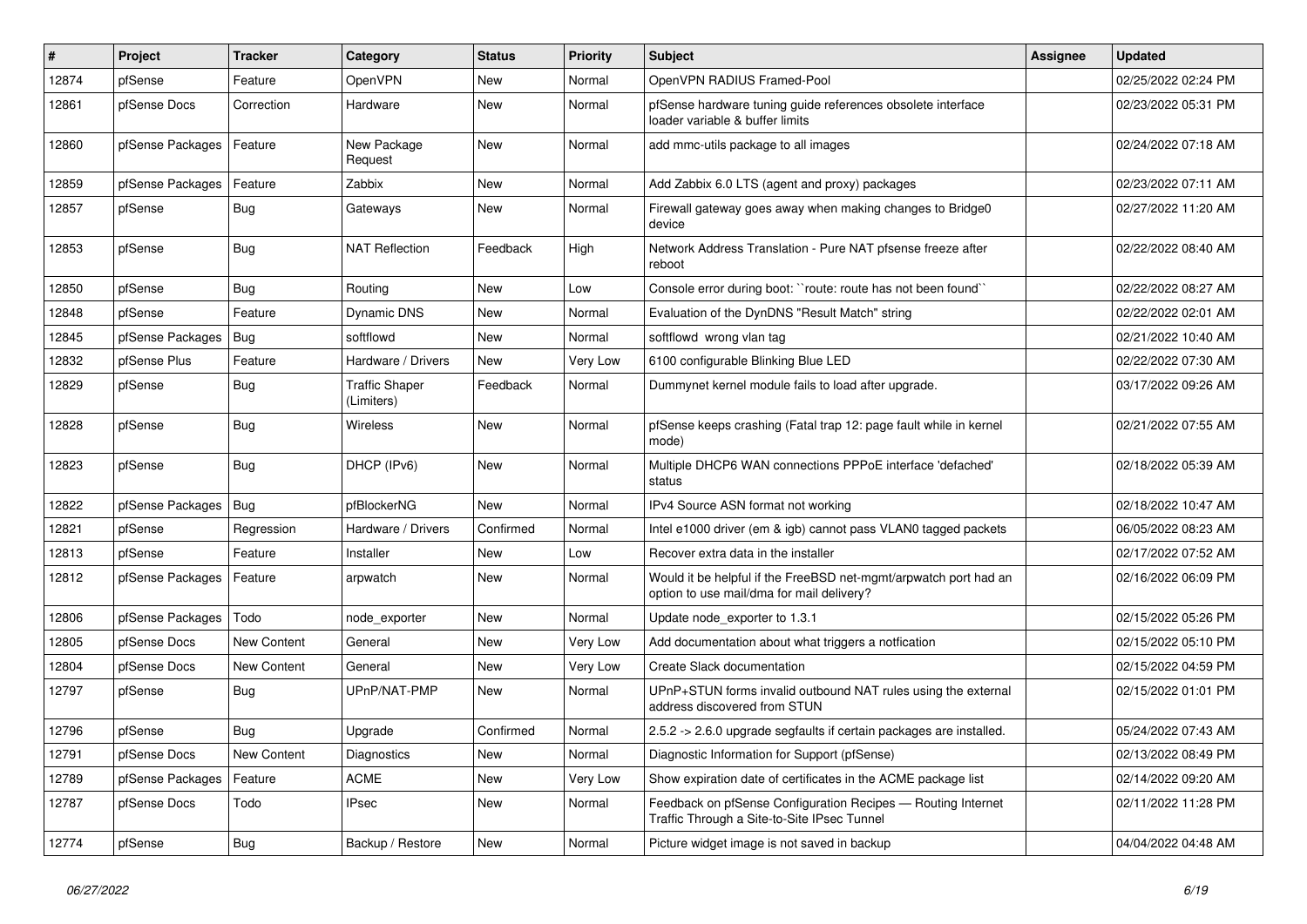| #     | Project          | <b>Tracker</b> | Category              | <b>Status</b>                 | Priority | <b>Subject</b>                                                                                                                                                          | <b>Assignee</b> | <b>Updated</b>      |
|-------|------------------|----------------|-----------------------|-------------------------------|----------|-------------------------------------------------------------------------------------------------------------------------------------------------------------------------|-----------------|---------------------|
| 12770 | pfSense Docs     | Todo           | <b>Firewall Rules</b> | <b>Pull Request</b><br>Review | Normal   | Feedback on Firewall - Configuring firewall rules                                                                                                                       |                 | 06/27/2022 07:42 AM |
| 12768 | pfSense          | Feature        | Upgrade               | <b>New</b>                    | Normal   | pfSense-repo: Make sure default config file exists                                                                                                                      |                 | 05/17/2022 02:32 PM |
| 12767 | pfSense Packages | Bug            | Avahi                 | <b>New</b>                    | Normal   | `Package radavahi-daemon does does not exist in current<br>pfSense version and it has been removed" message on pfSense<br>2.7 restore                                   |                 | 02/07/2022 11:28 AM |
| 12764 | pfSense          | <b>Bug</b>     | Gateways              | <b>New</b>                    | Normal   | VTI gateway status is pending after assigning the VTI interface                                                                                                         |                 | 02/07/2022 05:41 AM |
| 12759 | pfSense Plus     | <b>Bug</b>     | Package System        | <b>New</b>                    | Very Low | Proprietary packages link to non-existant or non-public github<br>pages                                                                                                 |                 | 02/09/2022 10:43 AM |
| 12757 | pfSense          | <b>Bug</b>     | Diagnostics           | <b>Pull Request</b><br>Review | Very Low | Clean up /etc/inc/filter.inc use of pfctl -F                                                                                                                            |                 | 05/17/2022 02:18 PM |
| 12751 | pfSense Packages | Bug            | <b>FRR</b>            | <b>New</b>                    | Normal   | Improve FRR route restoration after gateway events                                                                                                                      |                 | 02/06/2022 11:07 PM |
| 12748 | pfSense Packages | Feature        | Suricata              | <b>New</b>                    | Normal   | Suricata blocked page timestamp breakout to it's own sortable<br>column                                                                                                 |                 | 02/01/2022 12:06 PM |
| 12747 | pfSense          | <b>Bug</b>     | Logging               | <b>New</b>                    | Normal   | System log is filled by sshguard                                                                                                                                        |                 | 05/03/2022 03:08 AM |
| 12746 | pfSense          | Feature        | Interfaces            | <b>New</b>                    | High     | IPoE feature for WAN interface                                                                                                                                          |                 | 02/01/2022 01:42 AM |
| 12742 | pfSense Packages | Bug            | FreeRADIUS            | Feedback                      | Normal   | freeRADIUS virtual-server-default: modules dailycounter,<br>monthlycounter, noresetcounter, expire on login in authorize<br>section prevent virtual server from loading |                 | 03/01/2022 12:45 PM |
| 12740 | pfSense          | Bug            | FreeBSD               | Incomplete                    | Normal   | panic: esp input cb: Unexpected address family                                                                                                                          |                 | 01/27/2022 01:19 PM |
| 12737 | pfSense          | Bug            | Certificates          | New                           | Normal   | CApath is not defined by default in curl                                                                                                                                |                 | 05/17/2022 02:30 PM |
| 12736 | pfSense Packages | Feature        | pfBlockerNG           | <b>New</b>                    | Low      | Allow custom cron intervals                                                                                                                                             |                 | 01/30/2022 08:55 PM |
| 12734 | pfSense          | Bug            | Web Interface         | Incomplete                    | Low      | Long hostname breaks DHCP leases layout                                                                                                                                 |                 | 01/31/2022 01:03 PM |
| 12732 | pfSense Packages | <b>Bug</b>     | squidguard            | New                           | High     | Squid https filtering squidguard acl target list - erratic behaviour                                                                                                    |                 | 01/26/2022 09:11 AM |
| 12730 | pfSense          | <b>Bug</b>     | Captive Portal        | <b>New</b>                    | Normal   | RADIUS accounting does not work if WAN is down                                                                                                                          |                 | 01/26/2022 05:13 AM |
| 12726 | pfSense          | <b>Bug</b>     | Authentication        | <b>New</b>                    | Normal   | LDAP select container button auto populate                                                                                                                              |                 | 01/25/2022 01:48 PM |
| 12717 | pfSense Packages | Todo           | Squid                 | New                           | Normal   | Squid 5.x Branch                                                                                                                                                        |                 | 01/25/2022 06:24 PM |
| 12711 | pfSense Packages | Feature        | Telegraf              | <b>New</b>                    | Normal   | Add InfluxDB V2 support                                                                                                                                                 |                 | 01/21/2022 02:54 AM |
| 12708 | pfSense          | <b>Bug</b>     | Aliases / Tables      | <b>New</b>                    | Normal   | alias with non resolving DNS entry breaks underlying pf table                                                                                                           |                 | 02/20/2022 06:13 PM |
| 12705 | pfSense          | Bug            | <b>IPsec</b>          | Incomplete                    | Normal   | ECDSA certificate does not work for IPSec VPN phase 1                                                                                                                   |                 | 01/24/2022 03:22 PM |
| 12679 | pfSense          | Feature        | Interfaces            | New                           | Normal   | Remind user to update DHCPv6 range when changing interface<br>IPv6 prefix                                                                                               |                 | 01/12/2022 07:36 AM |
| 12676 | pfSense          | Feature        | Rules / NAT           | <b>New</b>                    | Normal   | Add the Tagged option on the Port Forward rules edit page                                                                                                               |                 | 01/11/2022 05:52 AM |
| 12667 | pfSense Packages | Bug            | WireGuard             | New                           | Normal   | Firewall Crashed After Upgrading Wireguard                                                                                                                              |                 | 01/07/2022 09:18 AM |
| 12665 | pfSense          | Feature        | Rules / NAT           | <b>New</b>                    | Normal   | Ability to add custom pf rules from the GUI                                                                                                                             |                 | 01/07/2022 09:30 AM |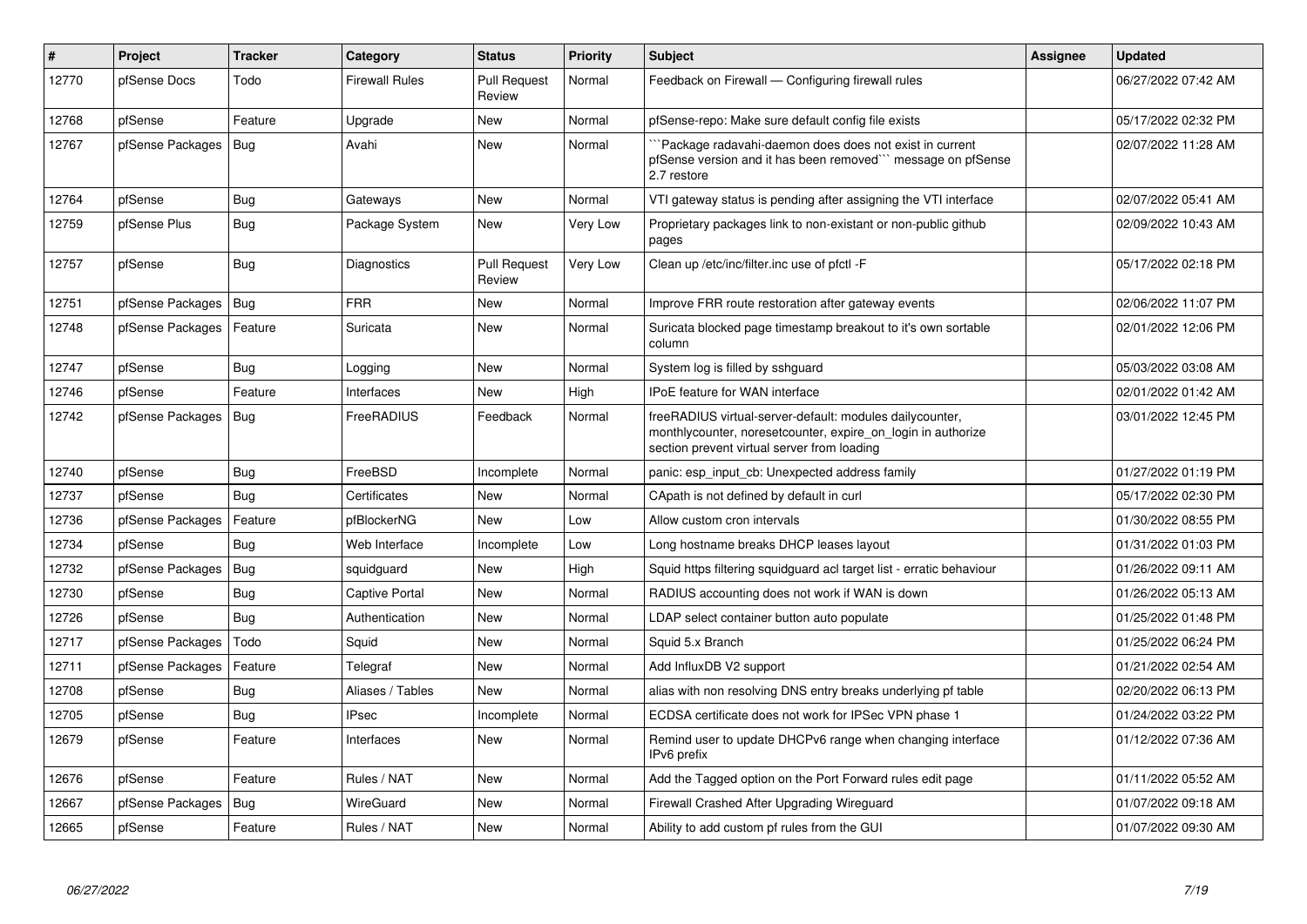| $\sharp$ | <b>Project</b>   | <b>Tracker</b> | Category                    | <b>Status</b> | <b>Priority</b> | <b>Subject</b>                                                                                                         | <b>Assignee</b> | <b>Updated</b>      |
|----------|------------------|----------------|-----------------------------|---------------|-----------------|------------------------------------------------------------------------------------------------------------------------|-----------------|---------------------|
| 12659    | pfSense Docs     | Todo           | Hardware                    | <b>New</b>    | Normal          | Feedback on Hardware - Hardware Tuning and Troubleshooting -<br>Flow Control for ix                                    |                 | 01/16/2022 10:22 AM |
| 12658    | pfSense Packages | Feature        | darkstat                    | <b>New</b>    | Normal          | Adding prometheus metrics to darkstat                                                                                  |                 | 05/27/2022 09:44 PM |
| 12656    | pfSense Packages | Feature        | New Package<br>Request      | <b>New</b>    | Normal          | <b>NextDNS</b>                                                                                                         |                 | 01/31/2022 01:50 AM |
| 12655    | pfSense Packages | Bug            | Telegraf                    | <b>New</b>    | Normal          | telegraf, wireguard plugin failing                                                                                     |                 | 12/30/2021 05:51 PM |
| 12648    | pfSense          | Bug            | Captive Portal              | <b>New</b>    | Normal          | Undocumented variables 'listenporthttp' and 'listenporthttps'                                                          |                 | 12/28/2021 10:44 AM |
| 12643    | pfSense Packages | Regression     | Suricata                    | Feedback      | Normal          | Rule categories are cleared after clicking the save button on the<br>Global Settings page                              |                 | 12/30/2021 03:44 AM |
| 12632    | pfSense          | Bug            | Gateways                    | <b>New</b>    | High            | Assigning a /30 WAN IP address at the console does not save the<br>gateway correctly                                   |                 | 05/17/2022 02:28 PM |
| 12625    | pfSense          | Feature        | Logging                     | <b>New</b>    | Normal          | Granular logging options for default firewall rules.                                                                   |                 | 12/21/2021 06:39 PM |
| 12612    | pfSense          | Bug            | <b>DNS Resolver</b>         | <b>New</b>    | Normal          | DNS Resolver is restarted during every "rc.newwanip" event                                                             |                 | 06/03/2022 07:13 AM |
| 12607    | pfSense Plus     | Bug            | Hardware / Drivers          | <b>New</b>    | High            | Instability with Snort Inline with AWS Instances                                                                       |                 | 01/10/2022 09:03 PM |
| 12602    | pfSense          | Feature        | Dynamic DNS                 | New           | Normal          | DHCPv6 should allow DDNS Client updates for hosts                                                                      |                 | 12/15/2021 11:00 AM |
| 12600    | pfSense          | Feature        | Aliases / Tables            | <b>New</b>    | Normal          | allow custom mask for a network alias created from a FQDN                                                              |                 | 12/15/2021 10:50 AM |
| 12597    | pfSense Docs     | New Content    | Hardware                    | <b>New</b>    | Normal          | How to reset IPMI settings and password for Netgate appliances                                                         |                 | 05/07/2022 12:33 PM |
| 12581    | pfSense          | Regression     | DHCP (IPv6)                 | New           | Normal          | CARP IPv6 assigned address does not get advertised to endpoints<br>with RADV                                           |                 | 12/16/2021 02:34 PM |
| 12570    | pfSense Docs     | Correction     | General                     | <b>New</b>    | Normal          | Active appliance list missing 6100                                                                                     |                 | 12/06/2021 11:41 AM |
| 12564    | pfSense          | Feature        | Aliases / Tables            | New           | Low             | add column to show that an Alias is in use by or not                                                                   |                 | 12/04/2021 07:25 PM |
| 12563    | pfSense          | Bug            | <b>OpenVPN</b>              | New           | Normal          | OpenVPN server doesn't support Framed-IPv6-Address RADIUS<br>attribute                                                 |                 | 12/03/2021 11:19 AM |
| 12553    | pfSense          | Feature        | Backup / Restore            | New           | Normal          | Auto Config Backup: Allow selecting multiple backups for deletion                                                      |                 | 02/22/2022 04:27 AM |
| 12552    | pfSense          | <b>Bug</b>     | <b>OpenVPN</b>              | New           | Normal          | "Pull DNS" option within OpenVPN client does not cause pfSense<br>to use DNS servers assigned by remote OpenVPN server |                 | 12/08/2021 08:45 AM |
| 12551    | pfSense          | Feature        | <b>DNS Resolver</b>         | <b>New</b>    | Low             | Add ability to set DNS resolver search domain list                                                                     |                 | 12/01/2021 11:18 AM |
| 12546    | pfSense Plus     | Feature        | Authentication              | <b>New</b>    | Normal          | Add 2FA Support to pfSense Plus Local Database Authentication                                                          |                 | 06/25/2022 05:30 PM |
| 12543    | pfSense          | Bug            | Web Interface               | Feedback      | Normal          | Deleteing a Outbound NAT rule gave me an empty rule and<br>displayed php error in UI.                                  |                 | 02/14/2022 04:36 AM |
| 12542    | pfSense          | Bug            | <b>Virtual IP Addresses</b> | New           | Normal          | Cannot assign a same IPv6 Link-Local address to different<br>interfaces                                                |                 | 11/25/2021 01:41 AM |
| 12539    | pfSense          | <b>Bug</b>     | Interfaces                  | <b>New</b>    | Low             | Changing VLAN ID for LAN interface in assignments silently fails.                                                      |                 | 11/23/2021 04:12 AM |
| 12538    | pfSense Packages | Bug            | <b>PIMD</b>                 | New           | Normal          | PIMD sub-interface bug                                                                                                 |                 | 11/20/2021 09:44 PM |
| 12535    | pfSense          | Documentation  | Routing                     | <b>New</b>    | Normal          | Negate Rules function does not match the description                                                                   |                 | 11/19/2021 02:03 PM |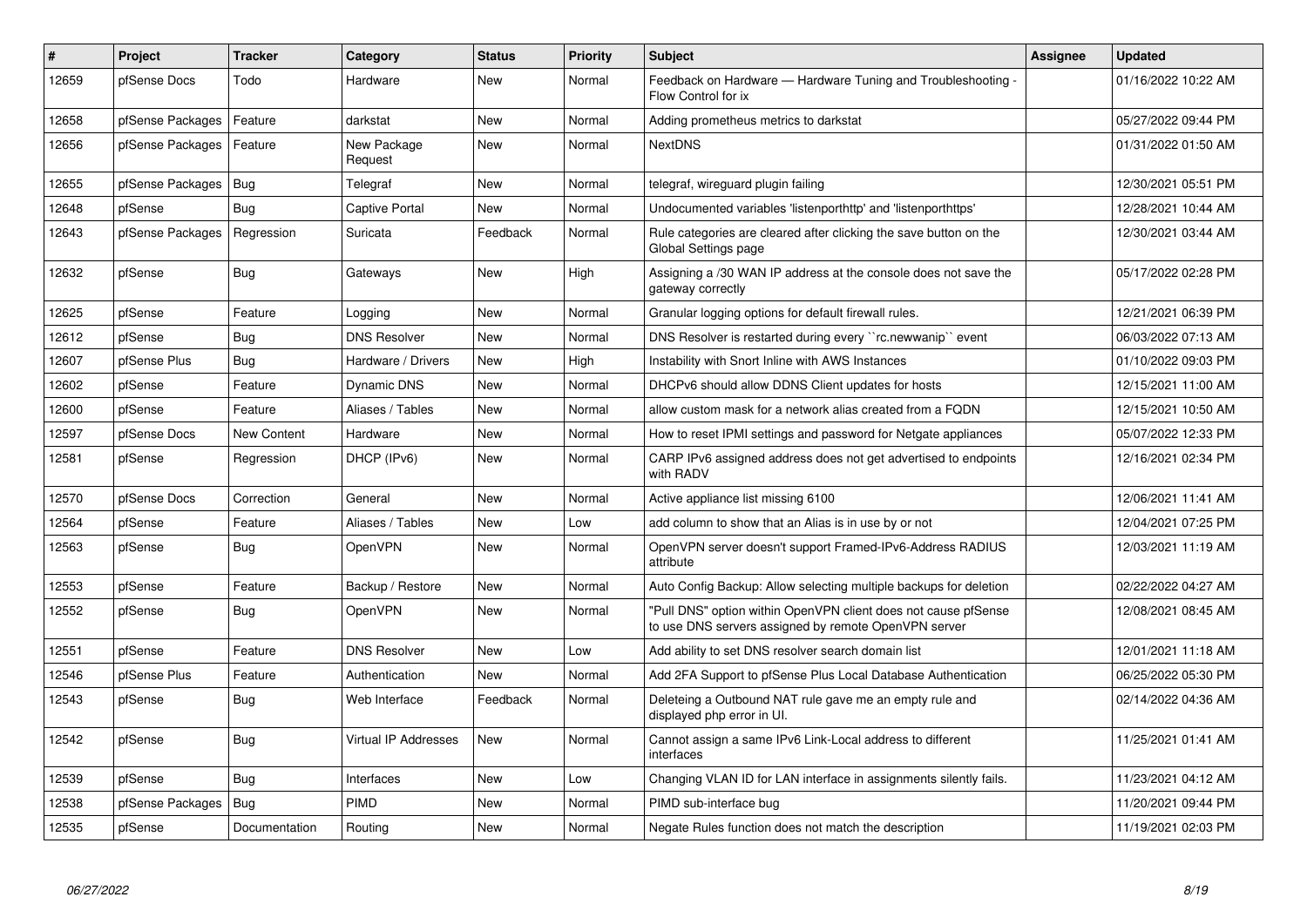| $\vert$ # | Project          | <b>Tracker</b> | Category                        | <b>Status</b>                 | <b>Priority</b> | <b>Subject</b>                                                                                                                   | Assignee | <b>Updated</b>      |
|-----------|------------------|----------------|---------------------------------|-------------------------------|-----------------|----------------------------------------------------------------------------------------------------------------------------------|----------|---------------------|
| 12534     | pfSense Plus     | Feature        | Hardware / Drivers              | New                           | Normal          | Generate a ISO Image for Remote Restore of pfSense Plus on the<br>XG-1537 and 1541 units with IPMI                               |          | 05/30/2022 10:28 AM |
| 12524     | pfSense Plus     | Feature        | <b>Operating System</b>         | New                           | Normal          | OpenSSL QAT Engine                                                                                                               |          | 04/10/2022 02:54 AM |
| 12522     | pfSense          | Feature        | OpenVPN                         | New                           | Very Low        | More flexible Client-Specific Override options for controlling options<br>pushed to clients                                      |          | 04/11/2022 03:11 PM |
| 12521     | pfSense          | Feature        | <b>Operating System</b>         | New                           | Very Low        | Add the BBR2, QUIC, RACK Congestion Control (CC) protocols                                                                       |          | 11/15/2021 07:40 AM |
| 12520     | pfSense Packages | Feature        | Squid                           | New                           | High            | [Squid] - Allow or Deny Mappings from IP/Host/GeoIP sources                                                                      |          | 11/12/2021 02:13 PM |
| 12519     | pfSense          | Bug            | Authentication                  | New                           | Normal          | Fail authentication using special character in password via the<br>LDAP connector                                                |          | 11/12/2021 07:39 AM |
| 12509     | pfSense          | Bug            | <b>OpenVPN</b>                  | New                           | Normal          | Deffered authentication does not work with auth-gen-token<br>external-auth or pusk "auth-token"                                  |          | 11/08/2021 04:01 AM |
| 12508     | pfSense          | Bug            | <b>DHCP Relay</b>               | <b>New</b>                    | Normal          | DHCP Relay over VPN                                                                                                              |          | 11/06/2021 11:25 AM |
| 12507     | pfSense Packages | Bug            | softflowd                       | <b>Pull Request</b><br>Review | Normal          | Add support for bi-directional flows in softflowd                                                                                |          | 11/11/2021 03:53 AM |
| 12504     | pfSense          | Bug            | Interfaces                      | <b>New</b>                    | Normal          | BCM57412 NetXtreme-E 10Gb RDMA Ethernet controller issue                                                                         |          | 11/05/2021 04:51 AM |
| 12502     | pfSense Packages | Feature        | syslog-ng                       | <b>New</b>                    | Normal          | Syslog-ng Configuration Library (scl) missing                                                                                    |          | 11/02/2021 06:06 PM |
| 12491     | pfSense Packages | Feature        | squidguard                      | New                           | Normal          | squidquard: allow multiple regex                                                                                                 |          | 10/28/2021 03:30 PM |
| 12483     | pfSense          | Bug            | Configuration<br><b>Backend</b> | New                           | Normal          | GUI creates inconsistent config.xml                                                                                              |          | 10/23/2021 06:48 AM |
| 12473     | pfSense          | Feature        | <b>IPsec</b>                    | <b>New</b>                    | Normal          | Allow user adjustment of IPsec Keep Alive periodic checks                                                                        |          | 12/22/2021 05:59 AM |
| 12467     | pfSense          | Bug            | Captive Portal                  | <b>New</b>                    | Normal          | CP error on client disconnect after reboot                                                                                       |          | 10/17/2021 05:35 AM |
| 12466     | pfSense          | Feature        | <b>OpenVPN</b>                  | New                           | Very Low        | Option to Disable Renegotiation timer in OpenVPN Server                                                                          |          | 06/27/2022 07:22 AM |
| 12465     | pfSense Packages | Feature        | haproxy                         | <b>New</b>                    | Normal          | Add forwardfor advanced usecases                                                                                                 |          | 10/16/2021 07:35 PM |
| 12464     | pfSense          | Bug            | Logging                         | <b>Pull Request</b><br>Review | Normal          | Syslog Auth messages are sent as Emergency Level                                                                                 |          | 05/17/2022 02:20 PM |
| 12461     | pfSense Docs     | Todo           | Hardware                        | New                           | Normal          | Improve macOS Serial Command Instructions                                                                                        |          | 10/15/2021 03:47 PM |
| 12459     | pfSense          | Todo           | Virtual IP Addresses            | <b>New</b>                    | Normal          | Add IP Alias subnet input validation                                                                                             |          | 10/15/2021 09:35 AM |
| 12458     | pfSense          | Feature        | Authentication                  | <b>New</b>                    | Normal          | Use "unixHomeDirectory" instead of "homeDirectory" when LDAP<br>authentication server is Active Directory                        |          | 10/15/2021 08:18 AM |
| 12457     | pfSense Docs     | Todo           | Packages                        | New                           | Very Low        | Add UPS Configuration Recipes for apcupsd and nut UPS<br>Packages with Common Brand Units                                        |          | 10/18/2021 08:37 AM |
| 12451     | pfSense          | <b>Bug</b>     | Virtual IP Addresses            | New                           | Normal          | deleteVIP() does not check RFC2136 Update Source                                                                                 |          | 10/13/2021 10:06 AM |
| 12444     | pfSense Packages | Bug            | ntop                            | New                           | Normal          | ntopng throws errors when viewing single host                                                                                    |          | 10/11/2021 12:39 PM |
| 12436     | pfSense          | Bug            | PPPoE Server                    | New                           | Normal          | Pppoe server config gui does not allow setting of chap<br>authentication, and sets the network start address for allocation to 0 |          | 10/21/2021 08:15 AM |
| 12427     | pfSense Packages | Todo           | haproxy                         | New                           | Normal          | ha-proxy: action order in the GUI is not keeped in the resulting<br>ha-proxy configuration                                       |          | 10/06/2021 07:02 AM |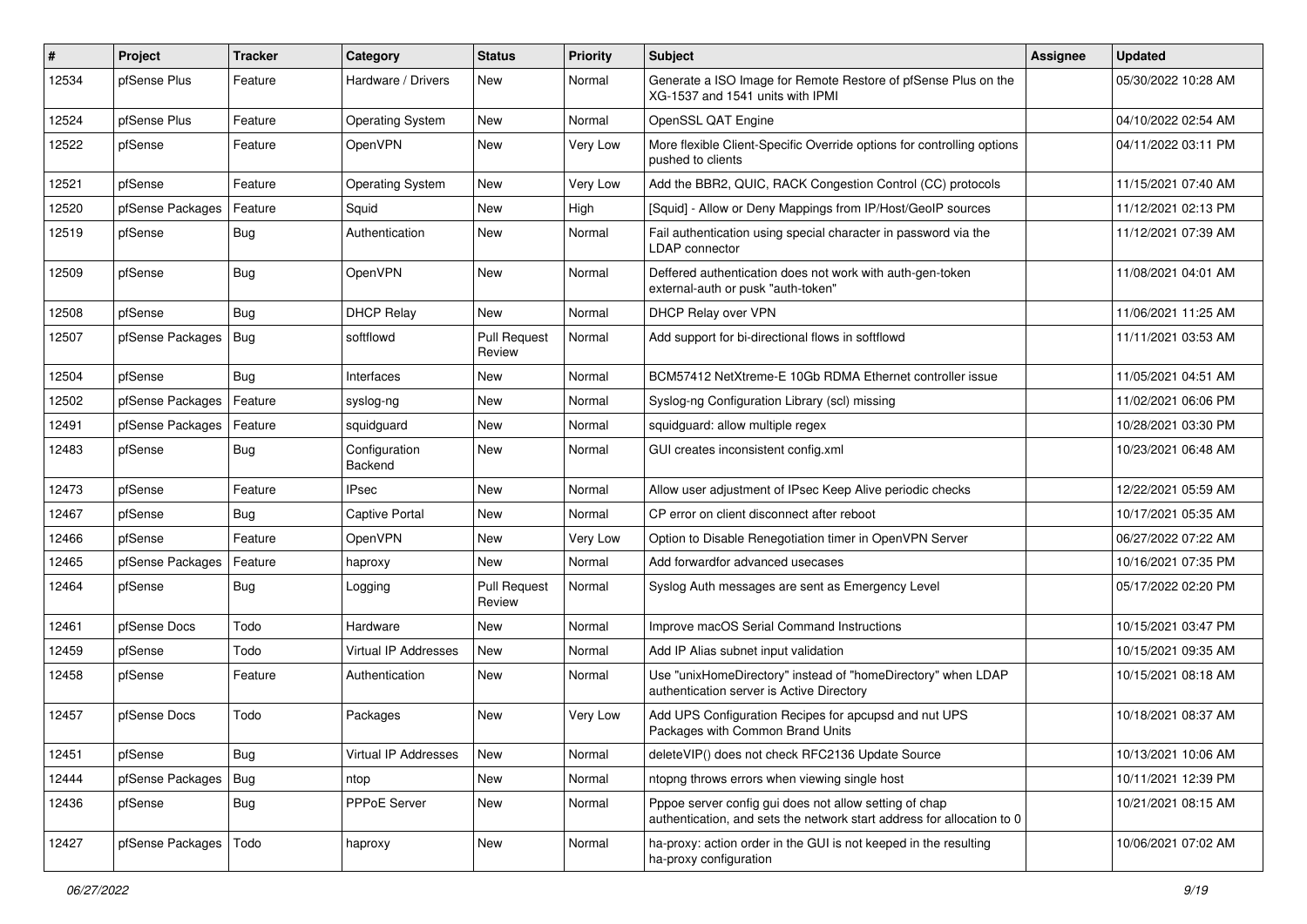| ∦     | Project                | <b>Tracker</b> | Category                 | <b>Status</b> | <b>Priority</b> | <b>Subject</b>                                                                                                  | <b>Assignee</b> | <b>Updated</b>      |
|-------|------------------------|----------------|--------------------------|---------------|-----------------|-----------------------------------------------------------------------------------------------------------------|-----------------|---------------------|
| 12423 | pfSense Packages       | Bug            | pfBlockerNG              | Feedback      | Normal          | Dashboard shows "SQLite database missing, Force Reload DNSBL<br>to recover!"                                    |                 | 12/31/2021 01:06 PM |
| 12421 | pfSense                | Bug            | Rules / NAT              | New           | Normal          | IPV6 limiter bug                                                                                                |                 | 10/02/2021 08:44 AM |
| 12414 | pfSense Packages       | Bug            | pfBlockerNG              | Feedback      | Normal          | DNSBL SafeSearch page displays input validation error if DoH /<br>DoT blocking is not enabled                   |                 | 12/30/2021 02:49 PM |
| 12411 | pfSense Docs           | Todo           | <b>High Availability</b> | <b>New</b>    | Normal          | Feedback on High Availability - pfSense XML-RPC Config Sync<br>Overview                                         |                 | 09/29/2021 10:39 AM |
| 12402 | pfSense Docs           | Todo           | Configuration            | <b>New</b>    | Normal          | Feedback on Configuration - Advanced Configuration Options -<br><b>Notifications</b>                            |                 | 09/24/2021 12:46 AM |
| 12401 | pfSense                | Bug            | <b>Traffic Graphs</b>    | New           | Normal          | Traffic graphs with untagged and tagged VLAN on same interface                                                  |                 | 09/23/2021 09:18 PM |
| 12400 | pfSense Docs           | Correction     | <b>NAT</b>               | New           | Normal          | NAT 1:1 documentation - multi-wan information                                                                   |                 | 03/13/2022 12:53 PM |
| 12395 | pfSense Docs           | Todo           | Packages                 | New           | Normal          | Feedback on Packages - FRR Package - Border Gateway<br>Protocol - BGP Required Information                      |                 | 09/21/2021 04:32 PM |
| 12393 | pfSense                | Bug            | Traffic Shaper (ALTQ)    | New           | Low             | Priority of gOthersLow higher than default queues                                                               |                 | 09/21/2021 02:48 PM |
| 12382 | pfSense                | Regression     | OpenVPN                  | New           | Normal          | Certificate Depth checking creates OpenVPN micro-outages every<br>time a user authenticates after 2.5.2 upgrade |                 | 01/17/2022 04:17 AM |
| 12370 | pfSense                | Feature        | Rules / NAT              | New           | Low             | Add limiters to Queue column on firewall rule list                                                              |                 | 09/14/2021 07:37 AM |
| 12369 | pfSense Packages       | Feature        | Mail report              | New           | Low             | Skip If No Content issue                                                                                        |                 | 09/14/2021 06:40 AM |
| 12367 | pfSense                | Todo           | Installer                | New           | Normal          | ZFS: Do not show memstick disk on target list                                                                   |                 | 09/13/2021 07:37 AM |
| 12358 | pfSense Packages       | Feature        | pfBlockerNG              | New           | Normal          | IP List Copy/Import/Export                                                                                      |                 | 09/09/2021 01:56 PM |
| 12357 | pfSense                | Bug            | <b>Captive Portal</b>    | <b>New</b>    | Normal          | Captive Portal popup Logout button loads full login page in popup<br>when clicked                               |                 | 10/27/2021 12:10 PM |
| 12343 | pfSense                | Feature        | Diagnostics              | New           | Low             | Real time traffic monitoring                                                                                    |                 | 09/06/2021 01:26 PM |
| 12338 | pfSense Packages       | Bug            | <b>RRD Summary</b>       | <b>New</b>    | Normal          | RRD Summary does not report data on 3100                                                                        |                 | 04/15/2022 02:54 PM |
| 12330 | pfSense Packages       | Bug            | pfBlockerNG              | Feedback      | Normal          | pfBlockerNG devel creating invalid NAT rules on boot                                                            |                 | 04/21/2022 12:40 PM |
| 12329 | pfSense Packages       | Feature        | Avahi                    | New           | Normal          | Add optional floating firewall rules for IPv4 and IPv6                                                          |                 | 02/09/2022 04:43 PM |
| 12308 | pfSense Packages       | Feature        | New Package<br>Request   | New           | Normal          | Dynamicaly Update Firewall Aliases from OpenVPN LDAP Group<br>membership of the connected user                  |                 | 08/27/2021 12:51 AM |
| 12300 | pfSense                | Feature        | Hardware / Drivers       | <b>New</b>    | Normal          | Add Aquantia Atlantic driver to pfsense                                                                         |                 | 09/14/2021 06:49 AM |
| 12286 | pfSense Packages       | Bug            | FreeRADIUS               | New           | Normal          | Add support for ntlm auth in LDAP                                                                               |                 | 08/20/2021 08:27 AM |
| 12283 | pfSense                | <b>Bug</b>     | Authentication           | New           | Normal          | LDAP/RADIUS authentication servers configuration does not allow<br>source IP address to be specified            |                 | 08/20/2021 01:15 AM |
| 12268 | pfSense Docs           | Todo           | <b>Firewall Rules</b>    | New           | Normal          | Feedback on Firewall - Aliases                                                                                  |                 | 08/17/2021 12:55 AM |
| 12260 | pfSense Packages       | Bug            | ntop                     | New           | Normal          | Update popup and version missmatch?                                                                             |                 | 01/08/2022 05:53 AM |
| 12259 | pfSense                | <b>Bug</b>     | <b>Operating System</b>  | New           | Normal          | Intel em NICs Suffering Performance Degradation on FreeBSD12                                                    |                 | 02/25/2022 09:28 PM |
| 12258 | pfSense Packages   Bug |                | WireGuard                | Feedback      | Normal          | Copy key buttons only work in HTTPS mode                                                                        |                 | 02/03/2022 04:57 AM |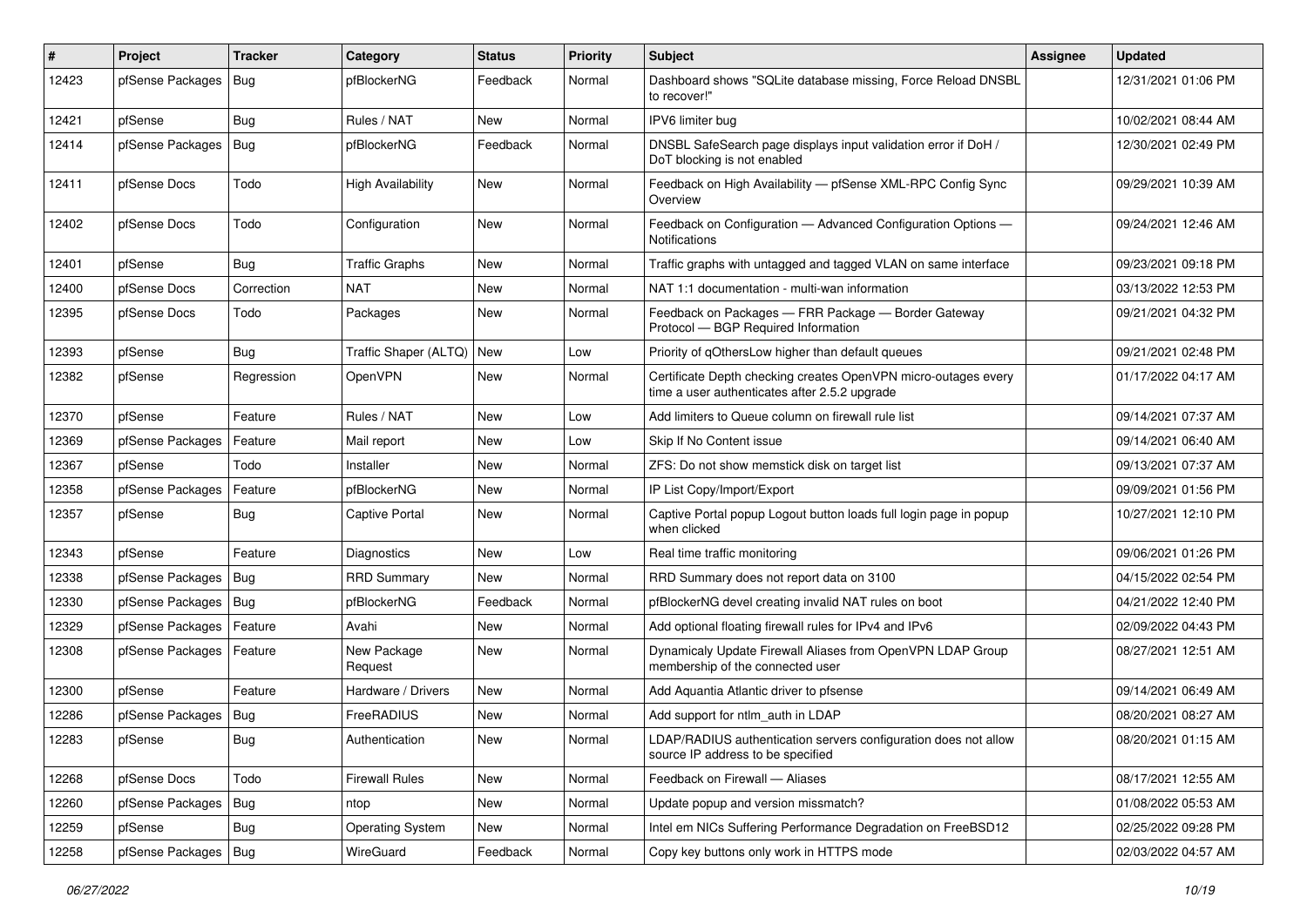| $\vert$ # | Project                | <b>Tracker</b> | Category                 | <b>Status</b>                 | <b>Priority</b> | Subject                                                                                       | Assignee | <b>Updated</b>      |
|-----------|------------------------|----------------|--------------------------|-------------------------------|-----------------|-----------------------------------------------------------------------------------------------|----------|---------------------|
| 12249     | pfSense                | Bug            | Backup / Restore         | New                           | Normal          | HAProxy causing failed ACB backups                                                            |          | 11/15/2021 11:58 PM |
| 12248     | pfSense                | Feature        | Package System           | New                           | Low             | Package Update Availability Notification                                                      |          | 11/28/2021 10:02 AM |
| 12243     | pfSense                | Todo           | Package System           | New                           | Normal          | Implement "``plugin_interfaces()```                                                           |          | 02/07/2022 03:50 AM |
| 12237     | pfSense Docs           | Todo           | Hardware                 | New                           | Normal          | Feedback on Hardware - Hardware Tuning and Troubleshooting                                    |          | 08/10/2021 03:13 AM |
| 12215     | pfSense                | Regression     | OpenVPN                  | Feedback                      | Normal          | OpenVPN does not resync when running on a gateway group                                       |          | 12/22/2021 05:49 AM |
| 12214     | pfSense Docs           | Todo           | General                  | New                           | Low             | Connect to WebGui.                                                                            |          | 08/05/2021 04:39 AM |
| 12190     | pfSense                | Feature        | Rules / NAT              | New                           | Normal          | Add ability to reference ipv6 prefix in firewall rules and aliases                            |          | 08/05/2021 01:47 PM |
| 12188     | pfSense Packages       | Bug            | OpenVPN Client<br>Export | New                           | Normal          | client export breaks multi remote configurations                                              |          | 10/02/2021 05:58 PM |
| 12183     | pfSense                | Regression     | Interfaces               | <b>New</b>                    | Low             | Changing MAC address for PPP parent interface stopped working                                 |          | 04/20/2022 04:16 PM |
| 12179     | pfSense Packages       | Feature        | gemu-guest-agent         | New                           | Normal          | QEMU package                                                                                  |          | 07/30/2021 08:02 AM |
| 12178     | pfSense Packages       | <b>Bug</b>     | WireGuard                | New                           | Low             | WireGuard always shows 'Configuring WireGuard tunnelsdone.'<br>message on boot                |          | 07/30/2021 06:58 AM |
| 12176     | pfSense                | Todo           | Interfaces               | <b>Pull Request</b><br>Review | Normal          | Hide WireGuard interfaces on appropriate pages                                                |          | 08/11/2021 12:52 AM |
| 12162     | pfSense Docs           | Todo           | Products                 | <b>New</b>                    | Normal          | Add "usb reset" as possible solution for non-booting flash drives on<br>the SG-1100           |          | 10/07/2021 02:19 PM |
| 12139     | pfSense                | Feature        | <b>DNS Forwarder</b>     | <b>New</b>                    | Normal          | Add support in for specifying a DNSMASQ configuration file                                    |          | 07/16/2021 09:45 PM |
| 12130     | pfSense Packages       | Bug            | Zeek                     | New                           | Normal          | Zeek fails to start                                                                           |          | 07/15/2021 02:00 AM |
| 12126     | pfSense Packages       | <b>Bug</b>     | FreeRADIUS               | New                           | Normal          | freeradius3 0.15.7 31                                                                         |          | 10/11/2021 08:21 AM |
| 12122     | pfSense                | Bug            | Web Interface            | New                           | Normal          | Perform greedy actions asychronously                                                          |          | 07/10/2021 01:10 PM |
| 12121     | pfSense                | Feature        | OpenVPN                  | New                           | Normal          | Wider "local network(s)" fields in OpenVPN server configuration                               |          | 07/19/2021 07:37 AM |
| 12120     | pfSense                | Feature        | <b>DHCP Relay</b>        | New                           | Normal          | Permit several sets of destination DHCP servers in DHCP relay                                 |          | 07/11/2021 05:41 PM |
| 12114     | pfSense Packages       | Bug            | syslog-ng                | Feedback                      | Normal          | syslog-ng only binds to the last specified interface                                          |          | 04/21/2022 12:40 PM |
| 12098     | pfSense Docs           | Correction     | Configuration            | New                           | Normal          | Feedback on pfSense Configuration Recipes - Accessing a<br>CPE/Modem from Inside the Firewall |          | 07/02/2021 02:30 AM |
| 12097     | pfSense Packages       | Feature        | pfBlockerNG              | New                           | Normal          | Add dnsbl and geoip logs to system log                                                        |          | 07/06/2021 01:25 PM |
| 12095     | pfSense                | Bug            | Authentication           | New                           | Normal          | Memory leak in pcscd                                                                          |          | 06/01/2022 01:01 PM |
| 12091     | pfSense                | Feature        | Authentication           | New                           | Normal          | RFE: Add support for sssd authentication                                                      |          | 12/10/2021 04:55 PM |
| 12084     | pfSense Packages   Bug |                | FRR                      | New                           | Normal          | libfrr.so.0 error on SG-1100                                                                  |          | 06/26/2021 08:22 AM |
| 12077     | pfSense                | Feature        | Gateways                 | New                           | Normal          | Allow stick-connections per gateway group                                                     |          | 06/24/2021 08:45 AM |
| 12073     | pfSense Packages       | Bug            | NET-SNMP                 | Feedback                      | Normal          | netsnmptrapd.conf syntax is wrong                                                             |          | 04/21/2022 12:40 PM |
| 12070     | pfSense                | <b>Bug</b>     | DHCP (IPv4)              | New                           | Low             | VLAN0 for WAN DHCP                                                                            |          | 12/23/2021 04:31 PM |
| 12067     | pfSense                | <b>Bug</b>     | DHCP (IPv4)              | New                           | Very Low        | <b>DHCP Monitoring Statistics Error</b>                                                       |          | 06/21/2021 08:39 AM |
| 12066     | pfSense                | Feature        | <b>Operating System</b>  | New                           | Very Low        | Include man and man pages for all core programs and packages                                  |          | 06/21/2021 07:44 AM |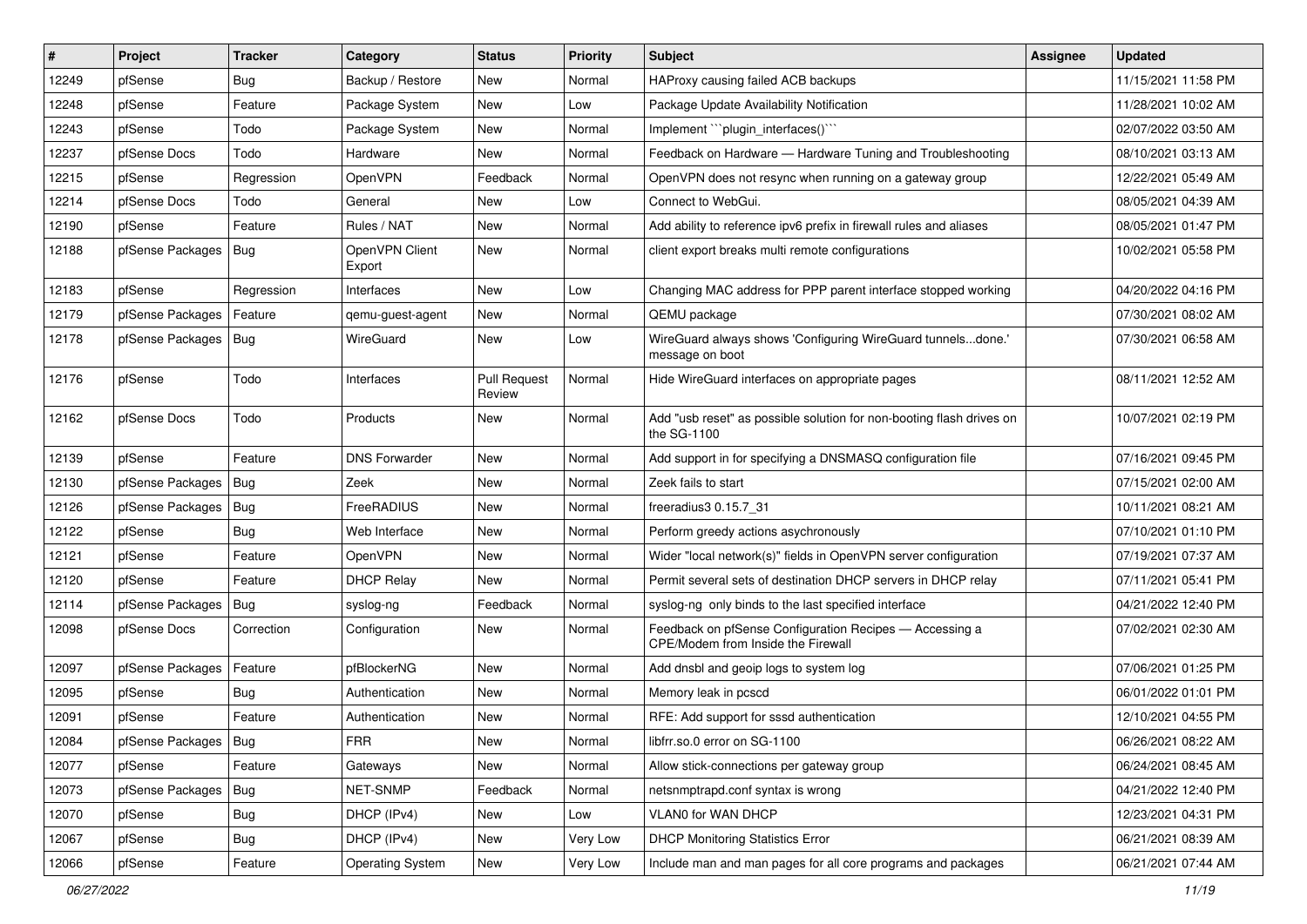| #     | Project                | <b>Tracker</b> | Category                    | <b>Status</b> | <b>Priority</b> | Subject                                                                                        | <b>Assignee</b> | <b>Updated</b>      |
|-------|------------------------|----------------|-----------------------------|---------------|-----------------|------------------------------------------------------------------------------------------------|-----------------|---------------------|
| 12063 | pfSense Docs           | Todo           | Dynamic DNS                 | New           | Normal          | Feedback on Services - Dynamic DNS - Configuring RFC 2136<br>Dynamic DNS updates               |                 | 06/18/2021 06:24 PM |
| 12056 | pfSense                | Bug            | Logging                     | New           | Normal          | Filterlog says "Unknown Option %u"                                                             |                 | 06/18/2021 05:51 AM |
| 12055 | pfSense                | Feature        | <b>Virtual IP Addresses</b> | Feedback      | Normal          | Option to disable XMLRPC Sync for Loopback Virtual IPs                                         |                 | 06/18/2021 09:05 AM |
| 12033 | pfSense Packages       | Bug            | pfBlockerNG                 | <b>New</b>    | Normal          | maxmindb and _sqlite3 modules not found                                                        |                 | 10/01/2021 04:42 AM |
| 12025 | pfSense                | Todo           | Web Interface               | <b>New</b>    | Very Low        | Add 1:1 Validation to Notify Someone They are 1:1 NAT'ing an<br><b>Interface Address</b>       |                 | 06/11/2021 10:05 AM |
| 12013 | pfSense                | <b>Bug</b>     | Logging                     | <b>New</b>    | Low             | Reading log data is inefficient in certain cases                                               |                 | 06/08/2021 07:35 AM |
| 12009 | pfSense Packages       | <b>Bug</b>     | Zabbix                      | New           | Normal          | Zabbix Agent starts twice by /etc/rc.start packages                                            |                 | 06/08/2021 01:35 AM |
| 11992 | pfSense                | Bug            | Virtual IP Addresses        | Confirmed     | High            | GRE Tunnel - Does not work with a virtual IP as endpoint                                       |                 | 06/04/2021 01:16 AM |
| 11980 | pfSense Packages       | Bug            | FreeRADIUS                  | Feedback      | Normal          | EAP does not work with SQL backend                                                             |                 | 07/21/2021 07:24 AM |
| 11974 | pfSense                | Feature        | <b>XMLRPC</b>               | <b>New</b>    | Normal          | XMLRPC synchronization for igmmproxy settings                                                  |                 | 05/29/2021 03:58 PM |
| 11970 | pfSense Packages       | Bug            | Coreboot                    | <b>New</b>    | Normal          | Netgate Firmware Upgrade Doesn't Work on XG-2758                                               |                 | 04/21/2022 12:39 PM |
| 11963 | pfSense Packages       | Feature        | <b>FRR</b>                  | New           | Normal          | Dynamically change OSPF interface costs on selected interfaces<br>on CARP event                |                 | 05/26/2021 04:13 AM |
| 11960 | pfSense                | Bug            | Gateway Monitoring          | Feedback      | Normal          | Gateway Monitoring Traffic Goes Out Default Gateway                                            |                 | 12/20/2021 05:43 AM |
| 11956 | pfSense                | Feature        | Web Interface               | New           | Normal          | "add" button in the top of pages with many user-added items                                    |                 | 07/10/2021 01:01 PM |
| 11954 | pfSense                | Feature        | <b>IGMP Proxy</b>           | <b>New</b>    | Normal          | <b>Multicast limits</b>                                                                        |                 | 05/25/2021 12:36 AM |
| 11953 | pfSense                | Bug            | <b>IGMP Proxy</b>           | <b>New</b>    | Normal          | XG-1541 crashes when igmpproxy is enabled and network<br>interfaces status change              |                 | 05/24/2021 04:55 PM |
| 11944 | pfSense Docs           | Todo           | Packages                    | <b>New</b>    | Normal          | Feedback on Packages - FRR Package - Bidirectional<br><b>Forwarding Detection</b>              |                 | 05/21/2021 12:57 AM |
| 11936 | pfSense Packages       | Bug            | <b>FRR</b>                  | Incomplete    | High            | FRR does not connect BGP when using password                                                   |                 | 05/19/2021 08:12 AM |
| 11931 | pfSense Packages       | Feature        | <b>ACME</b>                 | <b>New</b>    | Normal          | Add support for validating a domain's ownership via Google Cloud<br>Cloud DNS                  |                 | 02/15/2022 03:18 AM |
| 11927 | pfSense                | Feature        | DHCP (IPv4)                 | Feedback      | Normal          | Allow DHCP not to serve a gateway - small fix                                                  |                 | 01/03/2022 04:17 PM |
| 11925 | pfSense                | Bug            | OpenVPN                     | New           | Normal          | Calling-Station-Id always set to WAN IP                                                        |                 | 05/14/2021 09:27 AM |
| 11921 | pfSense                | Feature        | <b>DNS Resolver</b>         | <b>New</b>    | Very Low        | Feature Request: Compile unbound with EDNS Client Subnet<br>(ECS) module (--enable-subnet)     |                 | 05/14/2021 07:29 AM |
| 11920 | pfSense Plus           | Feature        | Authentication              | New           | Normal          | SAML Authentication for pfSense (VPN and webConfigurator)                                      |                 | 05/14/2021 12:56 AM |
| 11898 | pfSense Packages   Bug |                | apcupsd                     | New           | Normal          | PHP error from apcupsd dashboard widget                                                        |                 | 05/07/2021 09:12 AM |
| 11890 | pfSense Packages       | Feature        | New Package<br>Request      | New           | Normal          | Browser-based "clientless" VPN                                                                 |                 | 05/05/2021 07:26 AM |
| 11876 | pfSense                | Feature        | Hardware / Drivers          | New           | Normal          | OpenSSL does not use QAT acceleration on pfSense Plus<br>21.02-RELEASE-p1 or 21.05-DEVELOPMENT |                 | 05/03/2021 08:02 AM |
| 11872 | pfSense                | Bug            | Interfaces                  | New           | Normal          | gif interfaces reporting incorrect traffic counters                                            |                 | 12/30/2021 04:00 AM |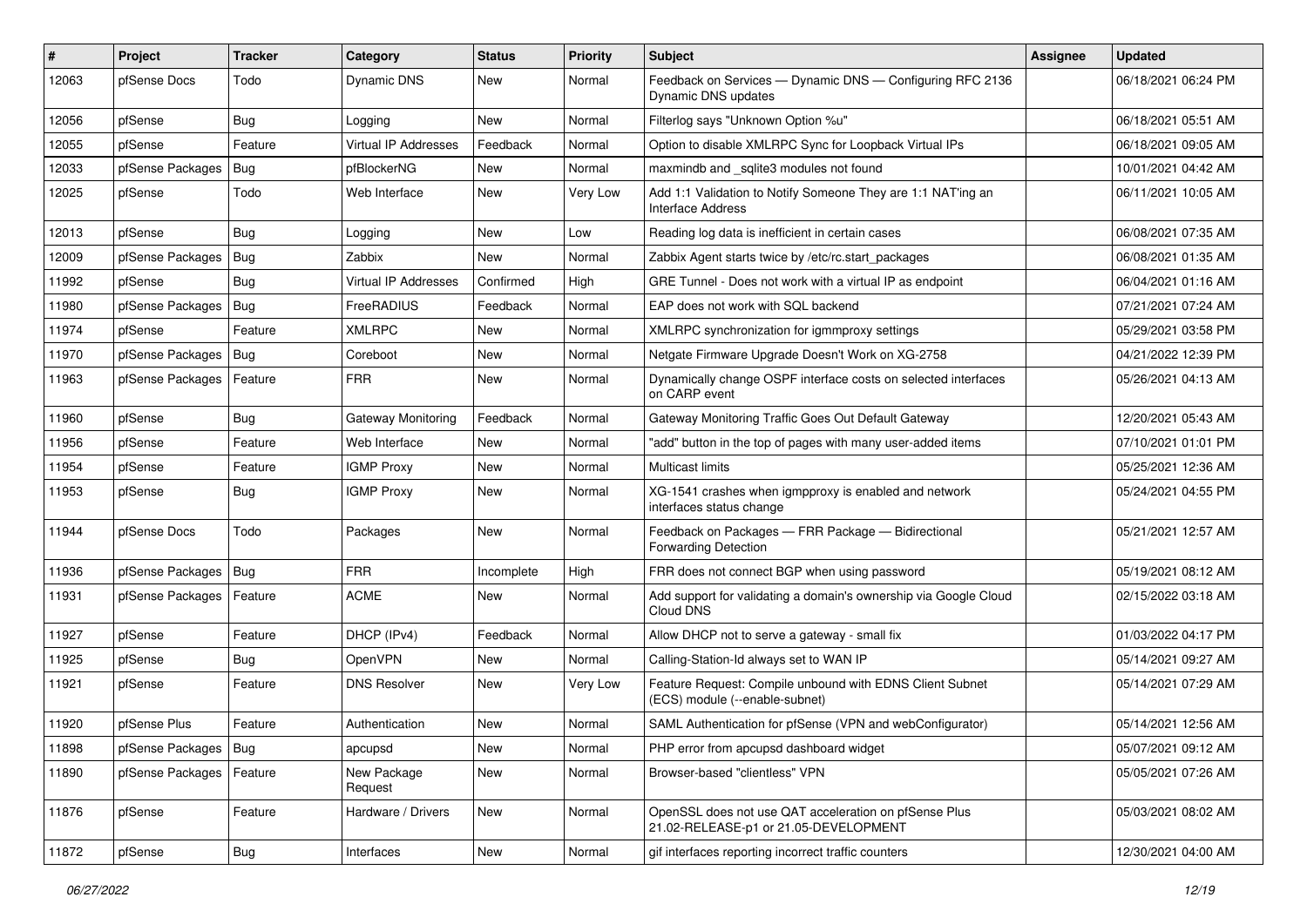| $\vert$ # | Project                | <b>Tracker</b> | Category                 | <b>Status</b> | <b>Priority</b> | Subject                                                                                                  | <b>Assignee</b> | <b>Updated</b>      |
|-----------|------------------------|----------------|--------------------------|---------------|-----------------|----------------------------------------------------------------------------------------------------------|-----------------|---------------------|
| 11871     | pfSense Docs           | Correction     | Products                 | New           | Normal          | SG-2100 must be manually power cycled after installation                                                 |                 | 10/07/2021 02:19 PM |
| 11856     | pfSense                | Feature        | Diagnostics              | <b>New</b>    | Normal          | Replace/add Alias or DNS names for known LAN addresses in the<br>State table                             |                 | 04/27/2021 08:01 AM |
| 11848     | pfSense Packages       | Bug            | Squid                    | <b>New</b>    | Normal          | Issue with squid cache download speed                                                                    |                 | 04/23/2021 09:30 PM |
| 11841     | pfSense Packages       | Bug            | <b>FRR</b>               | New           | Normal          | FRR access lists default bahavior changed to permit by default                                           |                 | 04/22/2021 09:52 AM |
| 11837     | pfSense Packages       | Feature        | <b>FRR</b>               | <b>New</b>    | Low             | Increase field length of FRR Networks in Access Lists and Prefix<br>Lists                                |                 | 04/22/2021 07:10 AM |
| 11835     | pfSense Packages       | <b>Bug</b>     | <b>FRR</b>               | <b>New</b>    | Normal          | FRR OSPF redistributed connected routes disappearing                                                     |                 | 04/22/2021 07:11 AM |
| 11827     | pfSense Packages       | Feature        | <b>ACME</b>              | New           | Normal          | Please include acme deploy folder/scripts                                                                |                 | 03/06/2022 04:31 AM |
| 11826     | pfSense Packages       | Feature        | <b>ACME</b>              | <b>New</b>    | Normal          | Preserve acme SAN Method parameters for new cert creations                                               |                 | 04/20/2021 02:02 PM |
| 11823     | pfSense Packages       | Feature        | <b>FRR</b>               | New           | Normal          | Route handling enhancements                                                                              |                 | 04/19/2021 06:23 PM |
| 11802     | pfSense Packages       | Bug            | FreeRADIUS               | New           | Normal          | FreeRADIUS sync                                                                                          |                 | 05/10/2021 04:18 AM |
| 11786     | pfSense                | Bug            | Services                 | <b>New</b>    | Normal          | SSH incomplete setup and startup fail while recovering XML<br>backup in a fresh install of pfSense 2.5.0 |                 | 04/17/2021 01:36 PM |
| 11784     | pfSense Packages       | Feature        | squidguard               | <b>New</b>    | Normal          | squidguard auto update blacklist option                                                                  |                 | 04/06/2021 01:53 AM |
| 11780     | pfSense Packages       | <b>Bug</b>     | Suricata                 | <b>New</b>    | Very High       | Suricata package fails to prune suricata.log                                                             |                 | 08/06/2021 07:18 AM |
| 11778     | pfSense                | Bug            | OpenVPN                  | New           | Normal          | OpenVPN uses 100% CPU after experiencing packet loss                                                     |                 | 02/28/2022 07:38 AM |
| 11777     | pfSense Packages       | <b>Bug</b>     | Unbound                  | <b>New</b>    | Very Low        | Input validation prevents DNS Resolver from being disabled                                               |                 | 04/05/2021 05:51 PM |
| 11772     | pfSense Plus           | Feature        | Multi-WAN                | New           | Normal          | Layer 2 Tunnel Bonding Capability                                                                        |                 | 06/05/2021 03:27 PM |
| 11770     | pfSense Plus           | Bug            | Hardware / Drivers       | <b>New</b>    | Normal          | Pantech UML295 USB Modem No Longer Functional                                                            |                 | 04/01/2021 11:28 AM |
| 11763     | pfSense Packages       | Bug            | Status_Monitoring        | New           | Normal          | Traffic graphs refresh issue                                                                             |                 | 05/03/2021 09:44 AM |
| 11761     | pfSense                | Bug            | L2TP                     | New           | Normal          | L2TP/IPsec VPN : PPP LCP negotiation occurs before user<br>authentication                                |                 | 03/31/2021 04:52 AM |
| 11759     | pfSense                | Bug            | Dashboard                | New           | Normal          | Traffic graphs on dashboard double upload on pppoe links                                                 |                 | 12/30/2021 04:00 AM |
| 11757     | pfSense                | Feature        | <b>XMLRPC</b>            | New           | Normal          | Allow XMLRPC sync to bypass default auth server in favor of local<br>database                            |                 | 03/30/2021 03:18 PM |
| 11749     | pfSense Packages       | Feature        | pfBlockerNG              | New           | Normal          | Option to disable NAT rule creation                                                                      |                 | 04/06/2021 11:45 PM |
| 11742     | pfSense Packages   Bug |                | Suricata                 | <b>New</b>    | Normal          | Blocking / Unblocking is not working correctly.                                                          |                 | 09/01/2021 11:08 AM |
| 11739     | pfSense Docs           | New Content    | <b>High Availability</b> | <b>New</b>    | Normal          | Manual Outbound NAT rules in HA setup                                                                    |                 | 07/09/2021 08:26 AM |
| 11732     | pfSense Plus           | Feature        | Hardware / Drivers       | New           | Normal          | Add VXLAN Support to pfSense Plus                                                                        |                 | 03/15/2022 02:35 AM |
| 11731     | pfSense                | Bug            | Hardware / Drivers       | New           | Normal          | Missing support for Realtek USB NICs                                                                     |                 | 03/30/2021 04:32 AM |
| 11730     | pfSense                | Bug            | Web Interface            | New           | Normal          | Improve visibility of option selections in dark themes                                                   |                 | 03/25/2021 09:38 PM |
| 11724     | pfSense                | <b>Bug</b>     | Package System           | New           | Normal          | Packages unexpectedly removed when changing update branches                                              |                 | 03/29/2021 08:09 AM |
| 11717     | pfSense                | <b>Bug</b>     | Rules / NAT              | New           | Normal          | Incorrect port forwarding rules if Destination port alias is not equal<br>to Redirect target port alias  |                 | 03/22/2021 06:06 AM |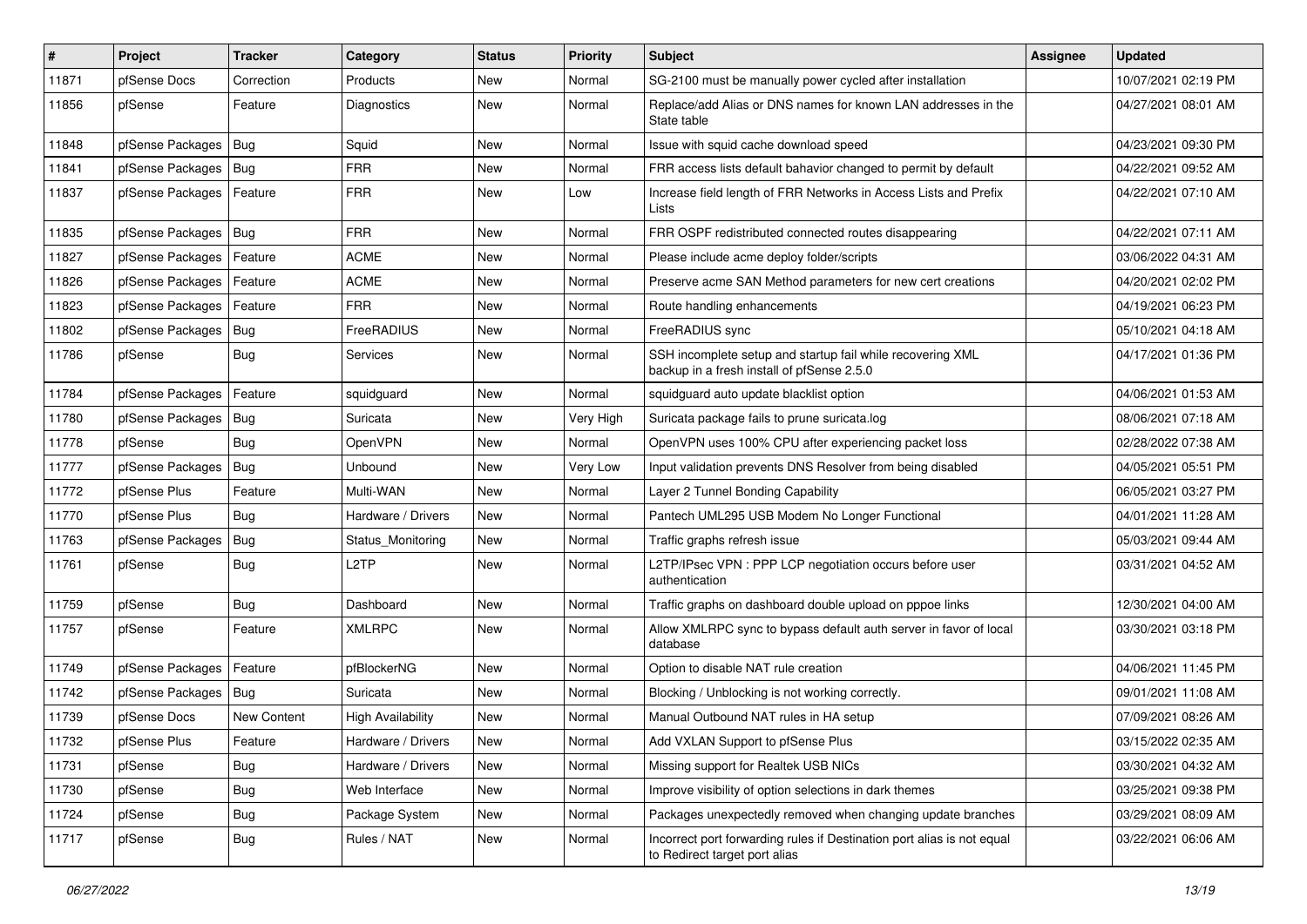| #     | Project                | <b>Tracker</b> | Category                 | <b>Status</b>                 | <b>Priority</b> | <b>Subject</b>                                                                                                                                                                                  | <b>Assignee</b> | <b>Updated</b>      |
|-------|------------------------|----------------|--------------------------|-------------------------------|-----------------|-------------------------------------------------------------------------------------------------------------------------------------------------------------------------------------------------|-----------------|---------------------|
| 11715 | pfSense                | Bug            | OpenVPN                  | New                           | Normal          | OpenVPN MTU                                                                                                                                                                                     |                 | 03/22/2021 01:35 AM |
| 11714 | pfSense Docs           | New Content    | <b>High Availability</b> | <b>New</b>                    | Normal          | Feedback on Troubleshooting - Troubleshooting High Availability<br><b>DHCP Failover</b>                                                                                                         |                 | 03/21/2021 05:58 PM |
| 11703 | pfSense Packages       | Feature        | <b>FRR</b>               | <b>New</b>                    | Normal          | add Krill and Routinator support BGP RPKI                                                                                                                                                       |                 | 03/18/2021 07:47 PM |
| 11666 | pfSense                | Bug            | Logging                  | New                           | Normal          | GUI Firewall log search not parsing filter.log beyond hard coded<br>limit                                                                                                                       |                 | 03/12/2021 11:38 AM |
| 11657 | pfSense                | Bug            | Interfaces               | <b>New</b>                    | Normal          | netmap ring reinit error                                                                                                                                                                        |                 | 03/18/2021 10:32 PM |
| 11650 | pfSense Packages       | Bug            | <b>FRR</b>               | <b>New</b>                    | Very Low        | FRR configuration broken on restore of manually edited FRR config<br>sections                                                                                                                   |                 | 03/10/2021 08:50 AM |
| 11648 | pfSense Docs           | Todo           | Packages                 | <b>New</b>                    | Normal          | Feedback on Packages - AWS VPC Wizard - pfSense Plus<br><b>Configuration Details</b>                                                                                                            |                 | 03/10/2021 06:30 AM |
| 11641 | pfSense                | Bug            | Interfaces               | <b>New</b>                    | Normal          | On xn based interfaces without the VLANMTU flag the first VLAN<br>tag defined does not follow the parent interface MTU settings. All<br>subsequent VLAN tags follow the parent interface's MTU. |                 | 03/09/2021 06:42 PM |
| 11634 | pfSense Packages       | Regression     | <b>BIND</b>              | <b>New</b>                    | Normal          | bind hangs when pfsense is reconnecting as an openypn client to a<br>TUN openvpn server                                                                                                         |                 | 03/14/2021 07:23 AM |
| 11625 | pfSense                | Feature        | OpenVPN                  | New                           | Normal          | Cisco-AVPair aliases support                                                                                                                                                                    |                 | 03/05/2021 12:35 AM |
| 11622 | pfSense Docs           | Todo           | IPsec                    | <b>New</b>                    | Normal          | Update pfSense VPC VPN Configuration Wizard docs                                                                                                                                                |                 | 03/04/2021 09:36 AM |
| 11619 | pfSense                | Bug            | Upgrade                  | <b>New</b>                    | Normal          | Unable to upgrade 2.4.4-p3 to 2.5/21.02-p1                                                                                                                                                      |                 | 08/15/2021 10:00 AM |
| 11610 | pfSense Packages       | <b>Bug</b>     | NET-SNMP                 | New                           | Normal          | NET-SNMP is not setting the correct permissions on AgentX                                                                                                                                       |                 | 06/28/2021 07:54 AM |
| 11608 | pfSense Docs           | New Content    | Products                 | New                           | Normal          | Interfaces order of XG-7100 Quad-Port 10GbE Fiber SFP+<br><b>Installation Kit</b>                                                                                                               |                 | 03/03/2021 07:14 AM |
| 11604 | pfSense                | Feature        | WireGuard                | <b>New</b>                    | Normal          | WireGuard Dynamic Listen Port Randomization                                                                                                                                                     |                 | 03/19/2021 10:59 AM |
| 11592 | pfSense Packages       | <b>Bug</b>     | node exporter            | New                           | Normal          | Node exporter can not read system statistics                                                                                                                                                    |                 | 10/15/2021 09:37 PM |
| 11589 | pfSense                | Feature        | <b>Traffic Graphs</b>    | <b>Pull Request</b><br>Review | Low             | Fix iftop experimental traffic fetcher, unify and improve output style                                                                                                                          |                 | 03/03/2021 03:30 PM |
| 11588 | pfSense                | Feature        | WireGuard                | <b>New</b>                    | Low             | Automatically suggest next IP address in Wireguard interface<br>subnet when creating a peer                                                                                                     |                 | 12/22/2021 03:35 AM |
| 11579 | pfSense Packages       | Feature        | Snort                    | New                           | Normal          | Snort alerts or blocks trigger notifications                                                                                                                                                    |                 | 03/01/2021 03:26 AM |
| 11573 | pfSense Packages       | Feature        | New Package<br>Request   | New                           | Normal          | <b>Custom Commands</b>                                                                                                                                                                          |                 | 03/16/2021 07:28 PM |
| 11572 | pfSense Packages   Bug |                | pfBlockerNG              | New                           | High            | Auto created firewall rules have IPv4 as protocol only - even for<br>IPv6 lists.                                                                                                                |                 | 06/25/2022 10:59 AM |
| 11567 | pfSense Packages       | Feature        | Mail report              | New                           | Normal          | Email report add a note filed request                                                                                                                                                           |                 | 02/27/2021 03:44 PM |
| 11566 | pfSense                | <b>Bug</b>     | Web Interface            | New                           | Low             | Firewall Maximum Table Entries "default size" is whatever is<br>entered                                                                                                                         |                 | 02/27/2021 10:01 AM |
| 11563 | pfSense Packages       | Bug            | <b>BIND</b>              | New                           | High            | BIND GUI writes TXT records > 255 characters                                                                                                                                                    |                 | 02/27/2021 07:11 AM |
| 11556 | pfSense                | <b>Bug</b>     | Rules / NAT              | New                           | Normal          | Kill all states associated with a NAT address                                                                                                                                                   |                 | 03/19/2021 10:29 AM |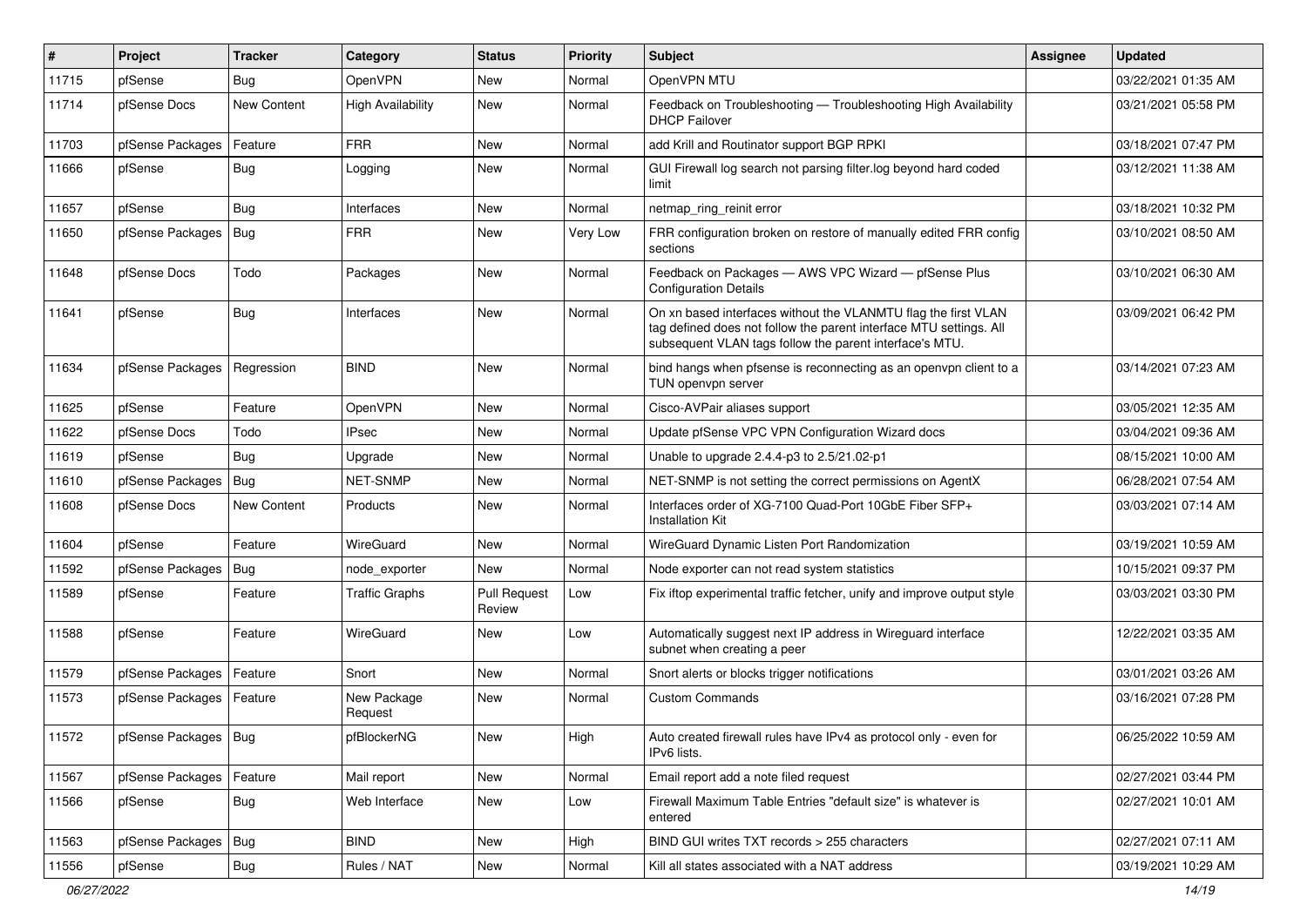| $\vert$ # | Project                | <b>Tracker</b> | Category               | <b>Status</b>                 | <b>Priority</b> | <b>Subject</b>                                                                                                 | <b>Assignee</b> | <b>Updated</b>      |
|-----------|------------------------|----------------|------------------------|-------------------------------|-----------------|----------------------------------------------------------------------------------------------------------------|-----------------|---------------------|
| 11548     | pfSense                | Bug            | Rules / NAT            | New                           | Normal          | "rule expands to no valid combination" error from port forward<br>automatic rule mixing IPv4 and IPv6 elements |                 | 02/27/2021 03:18 PM |
| 11541     | pfSense                | Bug            | <b>OpenVPN</b>         | New                           | Normal          | OpenVPN status does not work properly when set to TCP and<br>Concurrent Connections = 1                        |                 | 03/02/2021 02:27 PM |
| 11534     | pfSense Packages       | Regression     | FreeRADIUS             | <b>New</b>                    | High            | FreeRADIUS EAP anonymous connection forbidden out-of-tunnel                                                    |                 | 07/14/2021 02:32 AM |
| 11530     | pfSense Packages       | Bug            | ntop                   | Feedback                      | Low             | ntopng 4.2 needs to be updated to 4.3, Bug when accessing a host<br>for details                                |                 | 03/05/2022 08:35 PM |
| 11525     | pfSense Packages       | Bug            | Suricata               | <b>New</b>                    | Normal          | pfsense 2.5.0 release version for vlan issue to suricata                                                       |                 | 11/11/2021 08:16 AM |
| 11522     | pfSense Packages       | <b>Bug</b>     | Zabbix                 | New                           | Normal          | fping6 error                                                                                                   |                 | 02/24/2021 07:13 AM |
| 11509     | pfSense Packages   Bug |                | LCDProc                | <b>New</b>                    | Low             | LCD package - not starting at boot - stop and start in Status<br>Window not possible                           |                 | 02/23/2021 10:55 AM |
| 11508     | pfSense                | Todo           | Web Interface          | <b>Pull Request</b><br>Review | Low             | Update SimplePie to to v1.5.6                                                                                  |                 | 02/23/2021 07:23 AM |
| 11503     | pfSense                | Bug            | OpenVPN                | New                           | Normal          | Using multiple authentication backends on an OpenVPN server<br>fails                                           |                 | 02/23/2021 12:23 PM |
| 11493     | pfSense Packages       | <b>Bug</b>     | Zabbix                 | New                           | Very Low        | After upgrade zabbix proxy wont start                                                                          |                 | 02/21/2021 05:31 AM |
| 11490     | pfSense Packages       | Bug            | Service Watchdog       | New                           | Very Low        | Service Watchdog - Impacts Reboots and Package Updates                                                         |                 | 02/22/2021 12:07 PM |
| 11479     | pfSense Packages       | Bug            | snmptt                 | <b>New</b>                    | Normal          | snmptt 1.4.2 does not work in daemon mode                                                                      |                 | 02/20/2021 04:37 PM |
| 11473     | pfSense                | Bug            | Web Interface          | <b>New</b>                    | Normal          | System Activity shows invalid data on SG-3100                                                                  |                 | 02/19/2021 08:12 PM |
| 11440     | pfSense                | Feature        | Web Interface          | New                           | Low             | Expand collapsed sections by clicking anywhere on header                                                       |                 | 10/28/2021 01:35 PM |
| 11438     | pfSense                | Feature        | Hardware / Drivers     | <b>New</b>                    | Low             | Allow multiple cryptographic accelerator modules to be loaded at<br>the same time                              |                 | 02/18/2021 12:40 PM |
| 11434     | pfSense Packages       | Bug            | squidguard             | Feedback                      | Normal          | SquidGuard over 1.16.18_11                                                                                     |                 | 04/21/2022 12:40 PM |
| 11430     | pfSense                | Bug            | Interfaces             | <b>New</b>                    | Normal          | PHP console spam after Assigning Interfaces                                                                    |                 | 10/09/2021 10:37 AM |
| 11429     | pfSense                | <b>Bug</b>     | Web Interface          | New                           | Normal          | System Log / Settings form activates "Reset Log Files" button on<br>enter                                      |                 | 10/28/2021 01:35 PM |
| 11418     | pfSense                | Bug            | <b>IPsec</b>           | New                           | Very Low        | 'NAT-T: Force' is broken for IPv6 IPsec                                                                        |                 | 02/16/2021 08:25 AM |
| 11414     | pfSense Packages       | Bug            | pfBlockerNG            | New                           | Normal          | Enabling feed "Public DNS4 all" breaks some Google services                                                    |                 | 02/13/2021 02:46 AM |
| 11412     | pfSense                | <b>Bug</b>     | Interfaces             | <b>New</b>                    | Normal          | LLDPD Package Doesn't Work with Switchports                                                                    |                 | 02/12/2021 08:12 PM |
| 11411     | pfSense Packages       | Feature        | New Package<br>Request | New                           | Normal          | Smokeping as a default latency measurement tool                                                                |                 | 02/12/2021 09:29 PM |
| 11410     | pfSense Packages       | Feature        | New Package<br>Request | New                           | Normal          | adding bpytop (former Bashtop)                                                                                 |                 | 07/26/2021 12:33 PM |
| 11398     | pfSense Packages   Bug |                | pfBlockerNG            | New                           | Normal          | pfBlocker upgrade hangs forever                                                                                |                 | 04/21/2022 12:39 PM |
| 11379     | pfSense                | Feature        | Captive Portal         | New                           | Normal          | <b>Template Roll Printer</b>                                                                                   |                 | 02/07/2021 05:26 AM |
| 11377     | pfSense Packages       | <b>Bug</b>     | <b>FRR</b>             | <b>Pull Request</b><br>Review | Normal          | FRR deinstall                                                                                                  |                 | 03/10/2021 08:21 AM |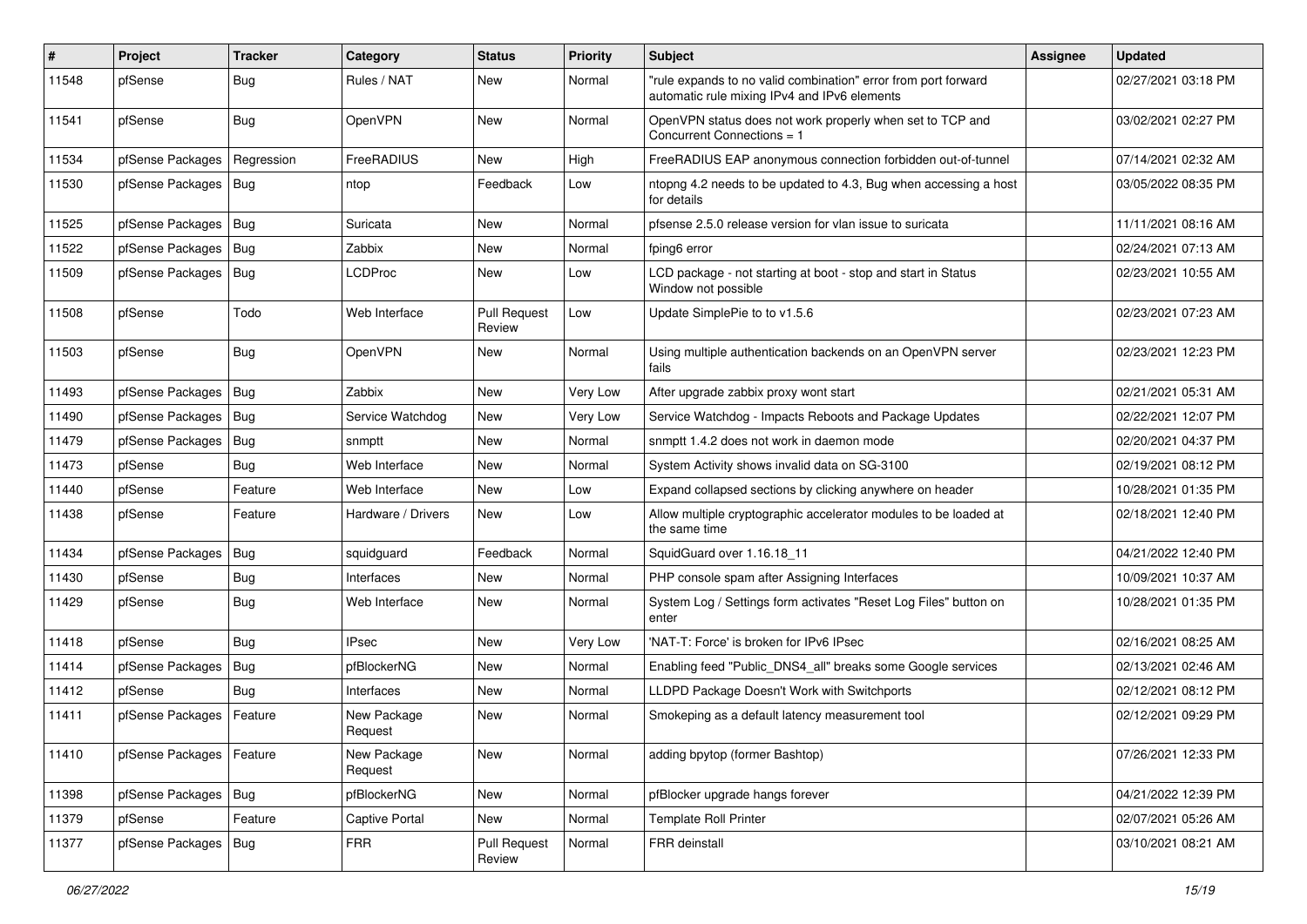| #     | Project          | <b>Tracker</b> | Category                            | <b>Status</b> | <b>Priority</b> | Subject                                                                                                                          | <b>Assignee</b> | <b>Updated</b>      |
|-------|------------------|----------------|-------------------------------------|---------------|-----------------|----------------------------------------------------------------------------------------------------------------------------------|-----------------|---------------------|
| 11375 | pfSense Packages | Bug            | apcupsd                             | New           | Normal          | UPS Type <blank> for USB APC</blank>                                                                                             |                 | 02/26/2021 11:10 AM |
| 11369 | pfSense          | Feature        | <b>Operating System</b>             | New           | Low             | add Enabling IPv6 Source Address Validation support                                                                              |                 | 02/04/2021 10:03 AM |
| 11363 | pfSense          | <b>Bug</b>     | Installer                           | New           | Normal          | Clean Install 2.5.0 fails due to hardware incompability                                                                          |                 | 02/04/2021 11:06 AM |
| 11335 | pfSense          | <b>Bug</b>     | Interfaces                          | New           | Normal          | Spoofing the MAC on a LAGG interface does not work for some<br>NIC types.                                                        |                 | 01/29/2021 09:10 AM |
| 11324 | pfSense          | Feature        | Logging                             | New           | Normal          | Separate syslog "Remote log servers" Parameters                                                                                  |                 | 01/27/2021 10:47 AM |
| 11302 | pfSense          | Feature        | WireGuard                           | New           | Normal          | WireGuard XMLRPC sync                                                                                                            |                 | 03/19/2021 10:59 AM |
| 11280 | pfSense          | Todo           | WireGuard                           | <b>New</b>    | Normal          | Add WireGuard to ALTQ list                                                                                                       |                 | 04/27/2021 12:32 PM |
| 11270 | pfSense          | Feature        | VPN (Multiple Types)                | <b>New</b>    | Low             | Consider integrating Nebula mesh VPN                                                                                             |                 | 01/20/2021 03:34 PM |
| 11268 | pfSense          | Bug            | Web Interface                       | <b>New</b>    | Normal          | Cookie named 'id' prevents Edit form fields being set properly                                                                   |                 | 09/03/2021 06:16 AM |
| 11266 | pfSense Packages | Feature        | AutoConfigBackup                    | New           | Very Low        | Give an option to list restore point in "reverse" order/latest at the<br>top.                                                    |                 | 01/19/2021 06:58 PM |
| 11262 | pfSense          | Feature        | Rules / NAT                         | <b>New</b>    | Normal          | Time Based Rules - selects all days in the current month                                                                         |                 | 04/27/2021 12:32 PM |
| 11261 | pfSense Packages | Bug            | pfBlockerNG                         | New           | Normal          | pfBlockerNG ASN numbers in IPv4 (/IPv6) Custom_List generate<br>error(s) "Invalid numeric literal at line 1, column 7"           |                 | 01/28/2021 08:34 AM |
| 11260 | pfSense Packages | Feature        | pfBlockerNG                         | New           | Normal          | pfBlockerNG: predefined ASN groups for Google, Facebook, Apple,<br>etc with useful selections                                    |                 | 01/18/2021 03:46 PM |
| 11257 | pfSense          | Feature        | Upgrade                             | New           | Normal          | Installed Packages: Update all button                                                                                            |                 | 01/18/2021 10:45 AM |
| 11243 | pfSense          | Feature        | Interfaces                          | New           | Normal          | individual pfctl snort2c tables per interface only blocking IPs for<br>specific interface when a rule triggers in snort/suricata |                 | 01/14/2021 03:02 PM |
| 11235 | pfSense Packages | <b>Bug</b>     | Filer                               | New           | Normal          | Filer run script when "state" unchanged                                                                                          |                 | 01/08/2021 07:24 AM |
| 11232 | pfSense          | <b>Bug</b>     | <b>Operating System</b>             | New           | Normal          | Fix pfSense fsync                                                                                                                |                 | 01/08/2021 08:53 AM |
| 11227 | pfSense Packages | Feature        | pfBlockerNG                         | New           | Normal          | Feeds update                                                                                                                     |                 | 01/07/2021 12:11 AM |
| 11213 | pfSense          | Feature        | Gateways                            | <b>New</b>    | Low             | Option to mark gateway as down directly from Table                                                                               |                 | 01/03/2021 07:09 AM |
| 11209 | pfSense Packages | Feature        | pfBlockerNG                         | New           | Normal          | pfBlockerNG soft blocking                                                                                                        |                 | 01/01/2021 02:07 PM |
| 11203 | pfSense          | Bug            | Certificates                        | <b>New</b>    | Normal          | certificate manager very slow                                                                                                    |                 | 12/31/2020 11:57 AM |
| 11200 | pfSense Packages | Feature        | Squid                               | New           | Normal          | Squid reverse proxy + multiple ssl certificates                                                                                  |                 | 12/31/2020 03:50 AM |
| 11192 | pfSense          | <b>Bug</b>     | <b>Traffic Shaper</b><br>(Limiters) | Feedback      | Normal          | Using Limiters causes out of order packets within one TCP or UDP<br>flow                                                         |                 | 01/06/2021 12:09 AM |
| 11189 | pfSense          | Feature        | Captive Portal                      | New           | Normal          | Captive Portal - Tarpit option                                                                                                   |                 | 12/23/2020 06:44 PM |
| 11185 | pfSense Packages | Bug            | ntop                                | Feedback      | Normal          | Redis service stopping before NtopNg                                                                                             |                 | 04/21/2022 12:40 PM |
| 11184 | pfSense          | <b>Bug</b>     | FreeBSD                             | New           | Normal          | PF: State policy cannot be configurable                                                                                          |                 | 02/09/2021 02:43 AM |
| 11182 | pfSense Packages | Bug            | <b>NRPE</b>                         | New           | Normal          | NRPE in HA syncs the bind IP                                                                                                     |                 | 12/01/2021 02:15 AM |
| 11178 | pfSense Packages | Feature        | Filer                               | New           | Normal          | Filer do not ask what to do with previous filename                                                                               |                 | 12/31/2020 02:45 AM |
| 11177 | pfSense          | Bug            | Dynamic DNS                         | New           | Normal          | DDNSv6 not using Check IP Services                                                                                               |                 | 12/21/2020 05:02 AM |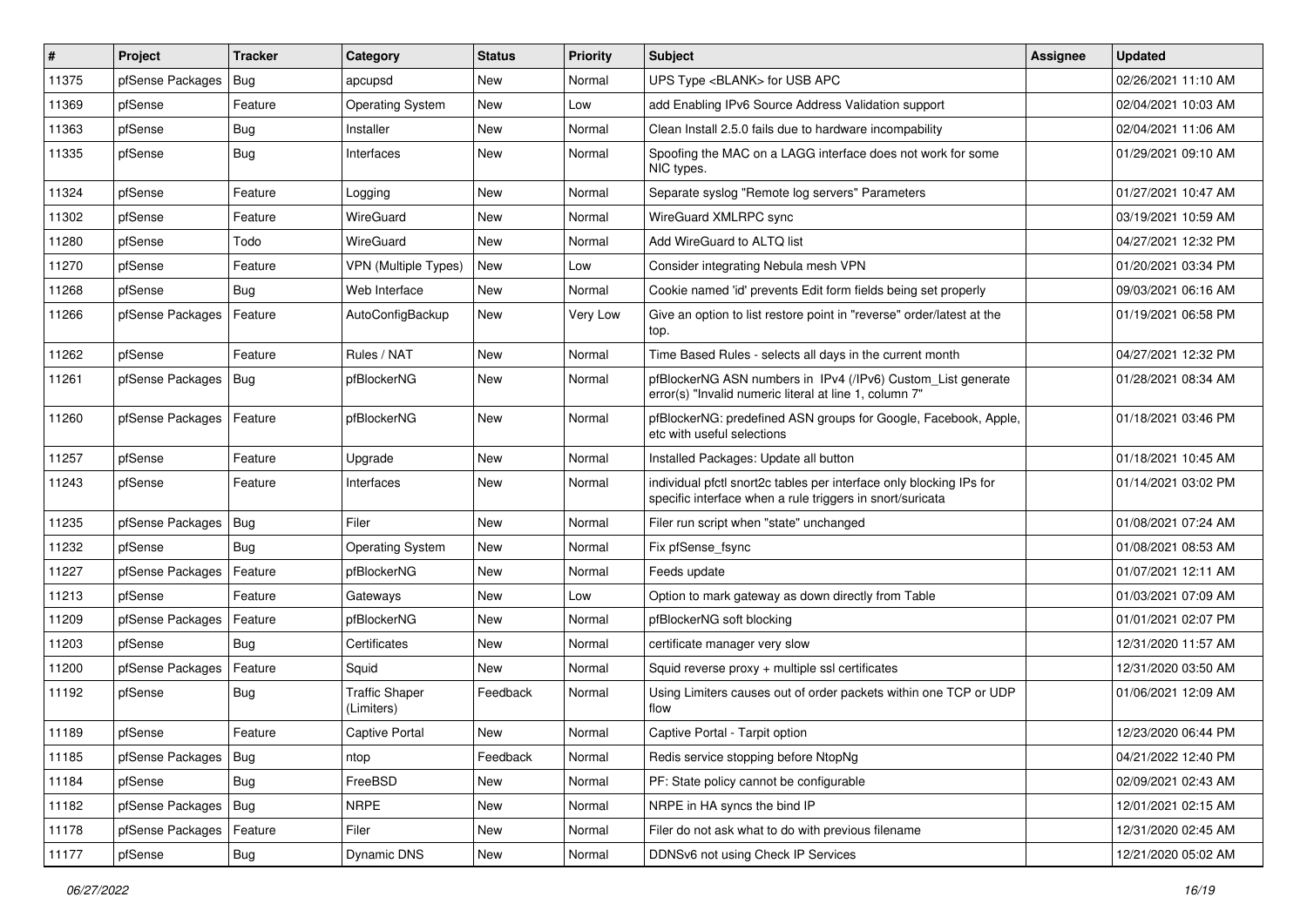| ∦     | Project                | <b>Tracker</b>     | Category                 | <b>Status</b>                 | <b>Priority</b> | <b>Subject</b>                                                                         | <b>Assignee</b> | <b>Updated</b>      |
|-------|------------------------|--------------------|--------------------------|-------------------------------|-----------------|----------------------------------------------------------------------------------------|-----------------|---------------------|
| 11174 | pfSense                | Bug                | Traffic Shaper (ALTQ)    | Feedback                      | Normal          | Incorrect traffic shaping on pppoe interface                                           |                 | 12/21/2020 11:21 PM |
| 11172 | pfSense Docs           | <b>New Content</b> | Products                 | New                           | Normal          | Interfaces order of 10 Gigabit Quad-Port SFP+ Intel® X710BM2<br>Card                   |                 | 12/18/2020 01:28 PM |
| 11169 | pfSense                | Feature            | Interfaces               | <b>New</b>                    | Very Low        | Changing interface index order                                                         |                 | 12/17/2020 05:44 AM |
| 11165 | pfSense Packages       | Feature            | OpenVPN Client<br>Export | <b>New</b>                    | Very Low        | OpenVPN Exporter - Allow for name customization                                        |                 | 07/10/2021 12:58 PM |
| 11163 | pfSense Packages       | Feature            | <b>ACME</b>              | <b>Pull Request</b><br>Review | Normal          | Preferred Chain option                                                                 |                 | 10/18/2021 09:10 AM |
| 11158 | pfSense Packages       | Bug                | <b>FRR</b>               | New                           | High            | <b>FRR Prefix Lists</b>                                                                |                 | 12/30/2020 04:55 PM |
| 11156 | pfSense Packages       | Feature            | pfBlockerNG              | New                           | Normal          | Add an option include subdomains for the noAAAA feature                                |                 | 12/11/2020 10:19 AM |
| 11149 | pfSense                | Bug                | <b>DHCP Relay</b>        | New                           | Normal          | DHCP relay won't start with DHCP server behind gateway                                 |                 | 03/22/2021 05:13 AM |
| 11147 | pfSense                | Bug                | <b>Dynamic DNS</b>       | New                           | Normal          | Domeneshop DynDNS IPv4 and IPv6                                                        |                 | 12/09/2020 11:47 PM |
| 11139 | pfSense                | Documentation      | Interfaces               | <b>New</b>                    | Normal          | <b>Bridges and VLANs</b>                                                               |                 | 12/07/2020 12:32 PM |
| 11138 | pfSense Packages       | Feature            | FreeRADIUS               | New                           | Normal          | new WebGUI checkboxes needed                                                           |                 | 12/07/2020 08:28 AM |
| 11110 | pfSense                | Bug                | Backup / Restore         | New                           | Normal          | Backup file should be checked before restoring a specific area                         |                 | 12/05/2020 02:50 PM |
| 11099 | pfSense Packages       | Feature            | pfBlockerNG              | <b>New</b>                    | Normal          | DNSBL blocking by schedule                                                             |                 | 11/25/2020 12:12 AM |
| 11093 | pfSense                | Bug                | Wireless                 | <b>New</b>                    | Low             | ral(4) driver non-functional in arm64                                                  |                 | 11/21/2020 10:45 AM |
| 11092 | pfSense Packages       | Feature            | pfBlockerNG              | <b>New</b>                    | Normal          | Detecting DNS tunneling                                                                |                 | 11/21/2020 04:53 AM |
| 11084 | pfSense                | Feature            | <b>Dynamic DNS</b>       | New                           | Normal          | Dynamic DNS include option to specify virtual IP addresses                             |                 | 11/19/2020 01:26 PM |
| 11074 | pfSense Packages   Bug |                    | <b>BIND</b>              | New                           | Low             | bind Zone Settings Zones, Save button opens "Confirmation<br>required to save changes" |                 | 11/16/2020 11:08 AM |
| 11056 | pfSense                | Feature            | Interfaces               | New                           | Normal          | Add option to disable flow-control on interfaces in GUI                                |                 | 11/11/2020 04:41 PM |
| 11040 | pfSense Packages       | Bug                | pfBlockerNG              | <b>New</b>                    | Normal          | pfb filter core faults when clearing firewall log                                      |                 | 11/07/2020 01:44 PM |
| 11036 | pfSense Packages       | Bug                | haproxy                  | New                           | Normal          | <b>HAproxy ACL</b>                                                                     |                 | 02/11/2022 11:27 AM |
| 11026 | pfSense Packages       | Feature            | FreeRADIUS               | New                           | Low             | Feedback on Packages - FreeRADIUS package                                              |                 | 11/02/2020 07:21 AM |
| 11004 | pfSense                | Feature            | DHCP (IPv4)              | <b>New</b>                    | Low             | DHCP reservations with no IP address show entries in DHCP<br>leases                    |                 | 10/26/2020 07:22 AM |
| 11000 | pfSense Packages       | Bug                | haproxy                  | New                           | Very Low        | haproxy deprecated trick suggested                                                     |                 | 12/23/2020 02:55 PM |
| 10995 | pfSense                | Feature            | <b>Operating System</b>  | <b>New</b>                    | Low             | Remove VMware MSI-X from the PCI blacklist.                                            |                 | 10/20/2020 11:40 AM |
| 10994 | pfSense Packages   Bug |                    | squidguard               | New                           | Low             | SquidGuard Blacklists Restore Default button does not work                             |                 | 10/20/2020 12:26 PM |
| 10990 | pfSense Packages   Bug |                    | NET-SNMP                 | Feedback                      | Normal          | net-snmp IPv6 listen address needs to be wrapped in square<br>brackets                 |                 | 03/19/2021 05:09 AM |
| 10989 | pfSense Packages   Bug |                    | Snort                    | New                           | Low             | Snort alert page has hidden characters in IPv6 address                                 |                 | 10/17/2020 04:06 PM |
| 10980 | pfSense                | <b>Bug</b>         | <b>Operating System</b>  | New                           | Normal          | rc.local is executed at login by rc.initial, and not at boot time.                     |                 | 10/19/2020 09:39 AM |
| 10962 | pfSense                | Feature            | <b>Dynamic DNS</b>       | New                           | Normal          | Add Cpanel support for Dynamic DNS Clients                                             |                 | 12/28/2020 01:56 PM |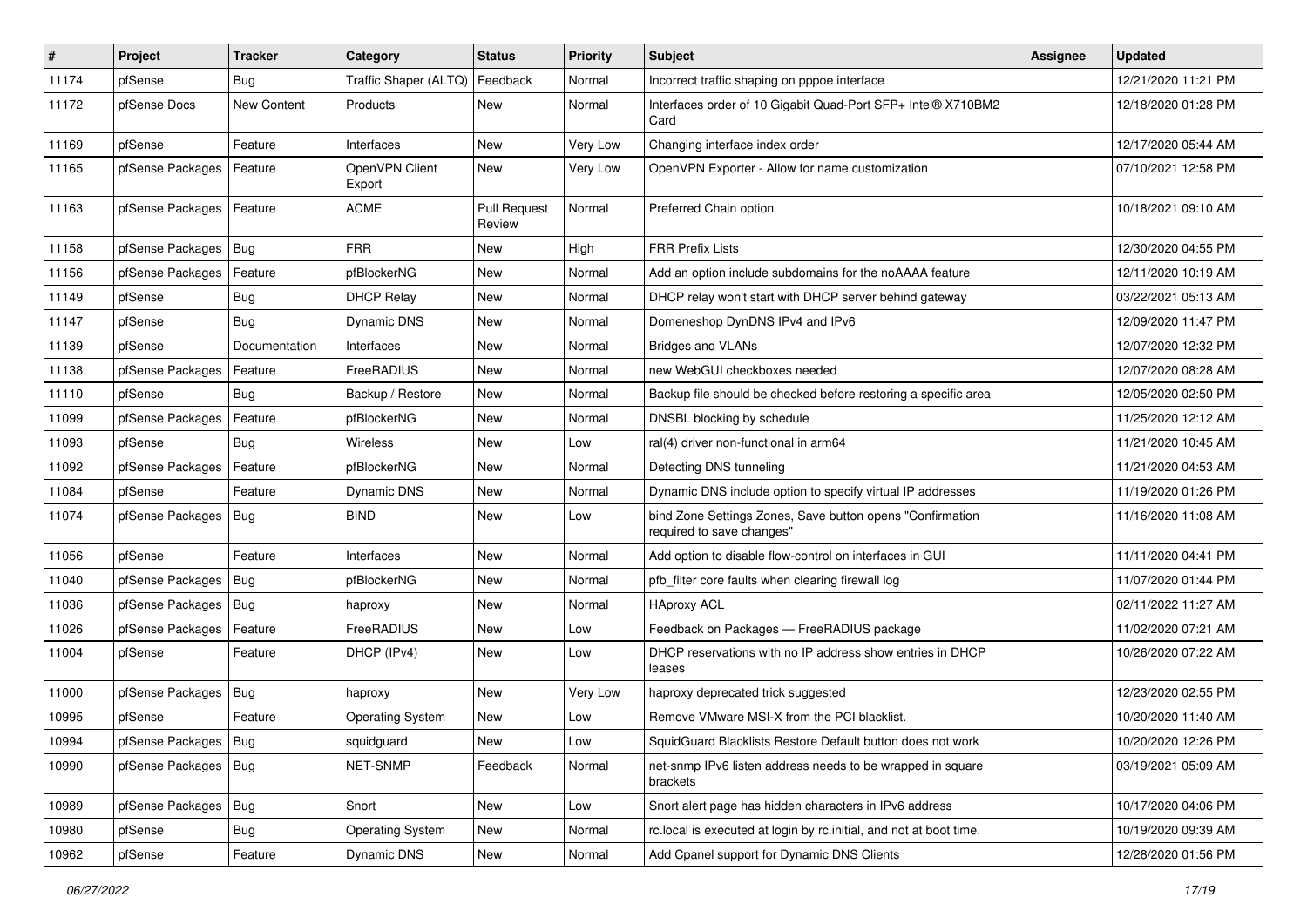| ∦     | Project          | <b>Tracker</b> | Category                 | <b>Status</b> | Priority | <b>Subject</b>                                                                                                                      | <b>Assignee</b> | <b>Updated</b>      |
|-------|------------------|----------------|--------------------------|---------------|----------|-------------------------------------------------------------------------------------------------------------------------------------|-----------------|---------------------|
| 10959 | pfSense          | <b>Bug</b>     | <b>Traffic Graphs</b>    | Feedback      | Low      | Traffic graph stopped on interface used via netmap                                                                                  |                 | 02/22/2021 02:57 AM |
| 10952 | pfSense          | Bug            | Rules / NAT              | <b>New</b>    | Low      | Inconsistency in Subnet Defaults Between Firewall Rules and<br>Interface Address Assignments                                        |                 | 10/09/2020 12:50 PM |
| 10936 | pfSense Packages | Bug            | haproxy                  | Feedback      | Normal   | both haproxy/haproxy-devel non-existent option lb-agent-chk                                                                         |                 | 04/21/2022 12:40 PM |
| 10935 | pfSense Packages | Bug            | <b>FRR</b>               | <b>New</b>    | Normal   | FRR 0.6.7-6 - BGPD service recycled IPv6 without Route Map                                                                          |                 | 12/30/2020 05:00 PM |
| 10918 | pfSense          | Feature        | Aliases / Tables         | <b>New</b>    | Low      | IP Aliases de-duplication                                                                                                           |                 | 12/13/2020 11:37 PM |
| 10909 | pfSense Packages | Feature        | <b>PIMD</b>              | New           | Normal   | #define MAXVIFS 32 to 64                                                                                                            |                 | 04/21/2022 12:39 PM |
| 10900 | pfSense Packages | Bug            | Backup                   | Feedback      | Normal   | /packages/backup/backup.php?a=download&t=backup HTTP<br>504, or Sends PHP Error Message as ASCII/Text file Named<br>pfsense.bak.tgz |                 | 04/05/2022 01:51 AM |
| 10890 | pfSense          | Feature        | Interfaces               | <b>New</b>    | Normal   | Allow multiple assigned interfaces to track status of a single switch<br>port                                                       |                 | 09/14/2020 07:20 AM |
| 10865 | pfSense Packages | Feature        | squidguard               | New           | Normal   | squidGuard lacks options to send traffic action logs to syslog server                                                               |                 | 09/05/2020 01:21 AM |
| 10845 | pfSense Packages | Bug            | apcupsd                  | <b>New</b>    | Normal   | apcupsd doesn't stop when not enabled                                                                                               |                 | 08/24/2020 10:16 AM |
| 10843 | pfSense          | Feature        | Authentication           | <b>New</b>    | Normal   | Allow user manager settings to specify multiple authentication<br>servers                                                           |                 | 01/13/2022 07:22 AM |
| 10841 | pfSense Packages | Feature        | pfBlockerNG              | <b>New</b>    | Normal   | Allow per Source/VLAN/Network individual black&whitelists                                                                           |                 | 10/18/2020 07:42 AM |
| 10839 | pfSense          | Feature        | Traffic Shaper (ALTQ)    | <b>New</b>    | Normal   | Add popular messengers to the Traffic Shaper Wizard                                                                                 |                 | 08/18/2020 10:07 AM |
| 10833 | pfSense          | Bug            | Configuration<br>Backend | New           | Normal   | unbound exits on configuration error when link status flaps on LAN<br>interface                                                     |                 | 08/13/2020 11:53 PM |
| 10831 | pfSense Packages | Feature        | New Package<br>Request   | New           | Very Low | Integration of nntp-proxy into pfsense                                                                                              |                 | 08/13/2020 09:09 AM |
| 10822 | pfSense          | Bug            | DHCP (IPv6)              | New           | Normal   | Deprecated IPv6 prefix won't be announced as deprecated to<br>clients                                                               |                 | 08/10/2020 09:23 AM |
| 10818 | pfSense Packages | Feature        | New Package<br>Request   | <b>New</b>    | Normal   | <b>UDP Broadcast Relay</b>                                                                                                          |                 | 05/31/2022 02:13 AM |
| 10805 | pfSense          | Feature        | Hardware / Drivers       | New           | Normal   | Intel QAT (QuickAssist) encryption support for PfSense                                                                              |                 | 07/31/2020 03:13 PM |
| 10802 | pfSense          | Feature        | DHCP (IPv4)              | New           | Very Low | Seperator for DHCP Static Mapped leases                                                                                             |                 | 07/31/2020 10:30 AM |
| 10796 | pfSense Packages | Feature        | Cellular                 | Feedback      | Normal   | Huawei ME909u-521 support                                                                                                           |                 | 04/21/2022 12:40 PM |
| 10791 | pfSense Packages | Bug            | <b>PIMD</b>              | New           | Normal   | Valid (vlan)interfaces do not get vif reporting "Invalid phyint<br>address"                                                         |                 | 10/06/2020 09:20 AM |
| 10783 | pfSense Packages | Bug            | ntop                     | <b>New</b>    | Normal   | NtopNG is very unstable on arm64                                                                                                    |                 | 07/22/2020 09:07 AM |
| 10765 | pfSense          | Bug            | Authentication           | <b>New</b>    | Normal   | Ampersands in Idap extended query are escaped twice                                                                                 |                 | 09/02/2020 07:55 AM |
| 10760 | pfSense Packages | Bug            | <b>BIND</b>              | New           | High     | pfSense BIND 9.14.12 server terminates due to assertion failure                                                                     |                 | 07/11/2020 04:53 PM |
| 10732 | pfSense          | Feature        | <b>High Availability</b> | New           | Very Low | Warning banner for secondary HA node                                                                                                |                 | 12/23/2021 03:34 AM |
| 10731 | pfSense          | Feature        | <b>XMLRPC</b>            | New           | Very Low | XML-sync primary/secondary config flag                                                                                              |                 | 07/06/2020 03:52 PM |